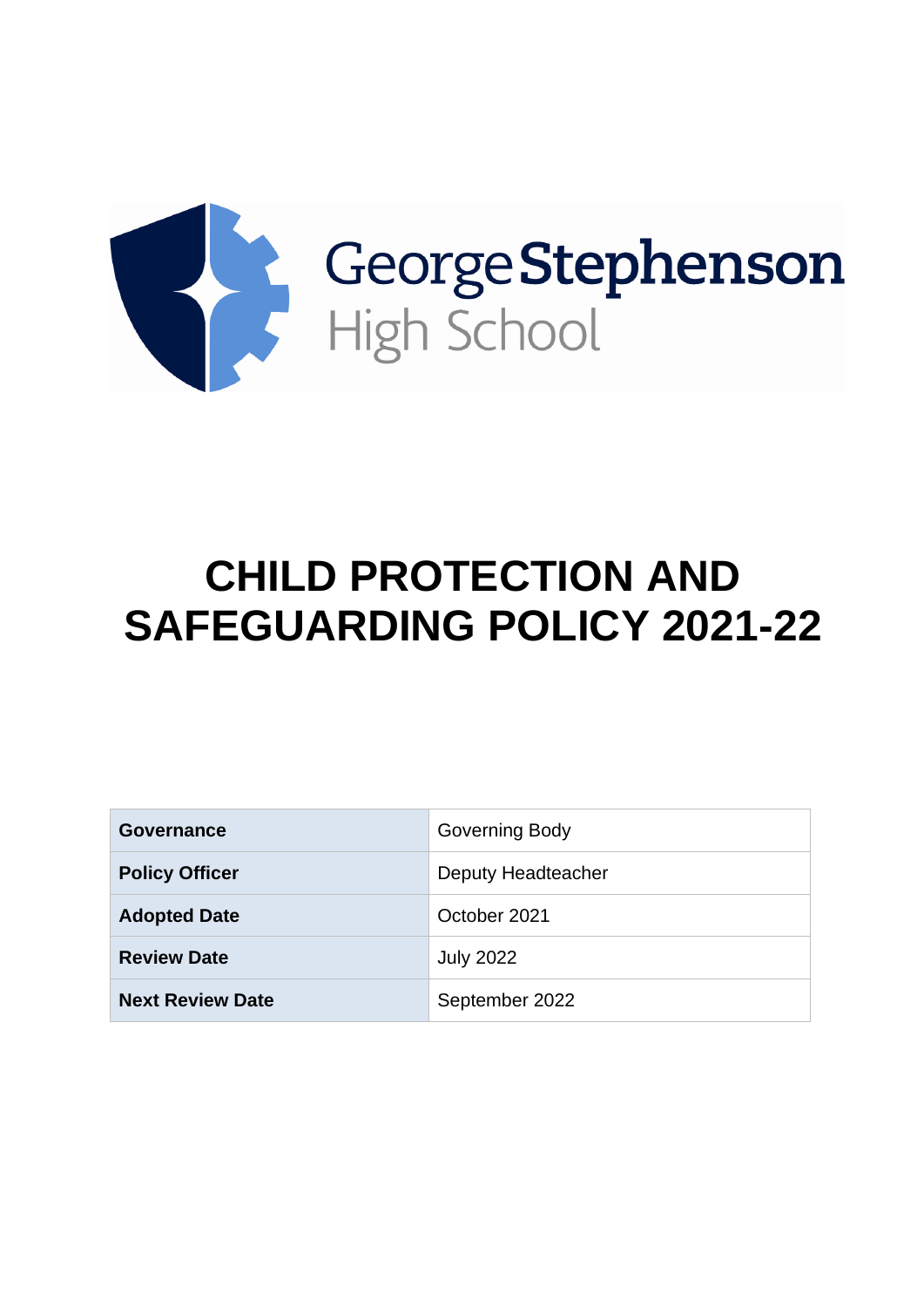#### **SAFEGUARDING POLICY**

We define safeguarding as being broader than 'child protection'. Safeguarding in our school confirms what we do for all children, applies across the whole school and is linked to our overall culture, ethos and the principles we follow in school. Safeguarding in our school is child centred and ensures that at all times we work in the best interests of the child to ensure that school is a safe place for all of our children and young people to be.

We define Child Protection as what we do for children at risk of significant harm, or who have been significantly harmed and we have separate clear procedures which are understood by ALL in place for this.

We define children and young people in our school as being children within the age ranges of 11 to 16 years, however we are aware that children includes everyone under the age of 18.

As appropriate, to safeguard any young person who is over the age of 18 who continues to receive education in our school, we operate in accordance with local guidance and will report suspicions/allegations of abuse or neglect to the Adult Social Care Gateway Team on 0191 6432777.

We accept and expect ALL in school to understand that safeguarding is everyone's responsibility.

In school we act in the best interest of all children and ensure we take all reasonable steps to prevent them from harm. Having appropriate safeguards in place not only protects and promotes the welfare of children/young people, but also enhances the confidence of pupils, staff, volunteers and parents/carers. Therefore, safeguarding arrangements should be considered in conjunction with the procedures outlined in Reference Document B.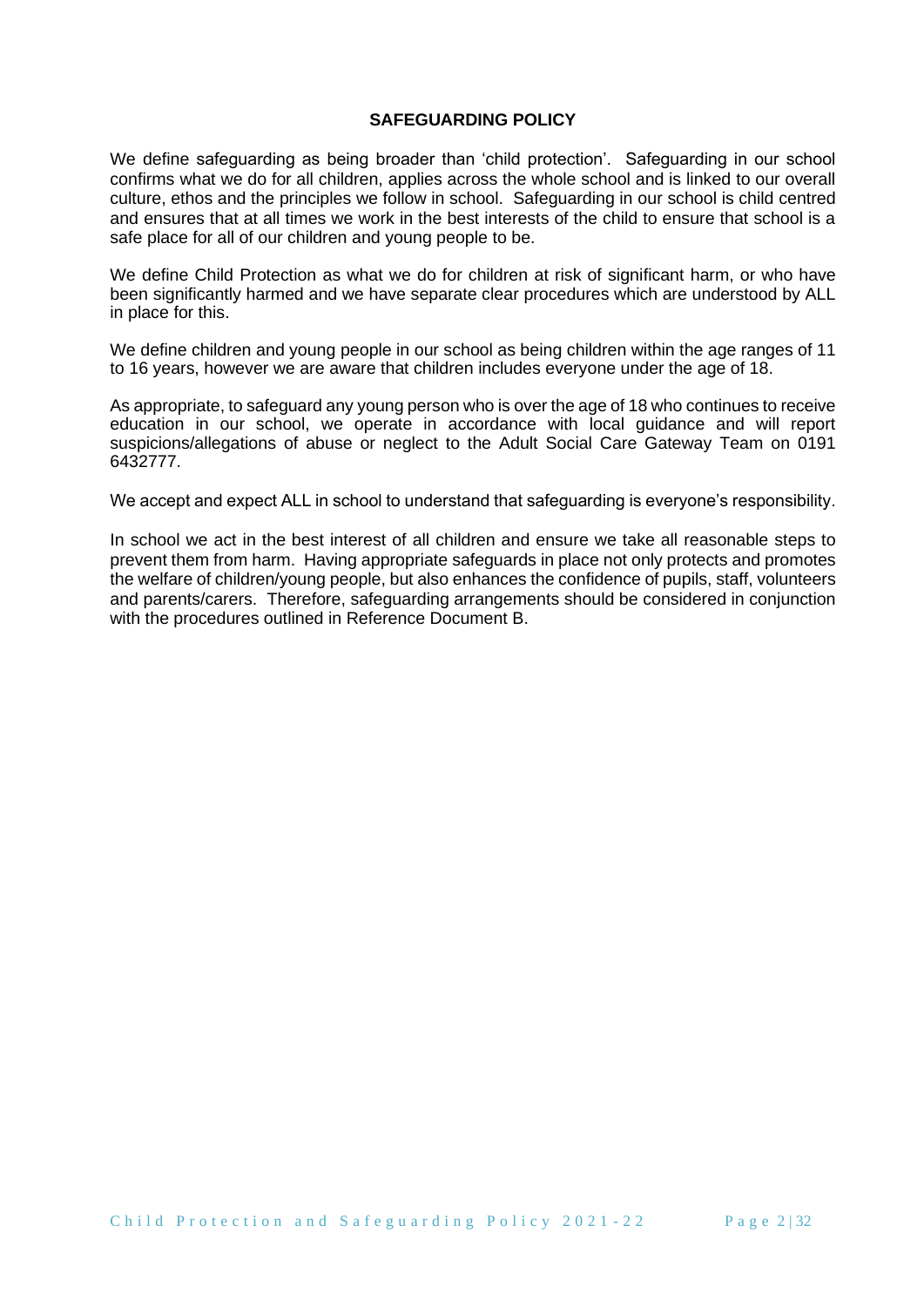# **INTRODUCTION AND LEGISLATION**

It is imperative that all Schools fully recognise the responsibility they have regarding arrangements for safeguarding and promoting the welfare of children. Those statutory responsibilities are noted within the following legislation:

Section 175 of the Education Act 2002 states.

- a local education authority shall make arrangements for ensuring the functions conferred on them in their capacity as a local education authority are exercised with a view to safeguarding and promoting the welfare of children
- schools and Further Education (FE) institutions should give effect to their duty to safeguarding and promote the welfare of their pupils
- $\bullet$  the governing body of a maintained school<sup>1</sup> shall make arrangements for ensuring that functions relating to the conduct of the school are exercised with a view to safeguarding and promoting the welfare of children who are pupils at the school
- an authority or body shall have regard to any quidance given from time to time by the Secretary of State

This legislation makes child<sup>2</sup> protection responsibilities clear and places an obligation on schools to ensure that these responsibilities are met in full.

Safeguarding and promoting the welfare of children is defined in current **Working Together to Safeguard Children<sup>3</sup>** as:

- protecting children from maltreatment
- preventing impairment of children's mental and physical health or development
- ensuring that children are growing up in circumstances consistent with the provision of safe and effective care: and
- taking action to enable all children to have the best outcomes

In addition, **Keeping Children Safe in Education 2021 <sup>4</sup>**outlines:

- *Safeguarding and promoting the welfare of children is everyone's responsibility.*
- *Schools and their staff are an important part of the wider safeguarding system for children.*
- *School staff are particularly important as they are in a position to identify concerns early, provide help for children, and prevent concerns from escalating.*
- *No single practitioner can have a full picture of a child's needs and circumstances. If children and families are to receive the right help at the right time, everyone who comes into contact with them has a role to play in identifying concerns, sharing information, and taking prompt action.*

<sup>1</sup> Maintained school means a community, foundation or voluntary school, a community or foundation special school or a maintained nursery school. The Education Act 2002 does not specifically refer to Academies; however, this duty is equally placed onto Academies by subsequent updated legislation.

<sup>&</sup>lt;sup>2</sup> Child means a person under the age of eighteen.

<sup>3</sup> Working Together guidance 2018 referred to throughout this document as' the current Working Together' The 2020 updates are included in the version dated 2018.

<sup>4</sup> Keeping Children Safe in Education (September 2021) referred to throughout this policy guidance as 'the current KCSE'.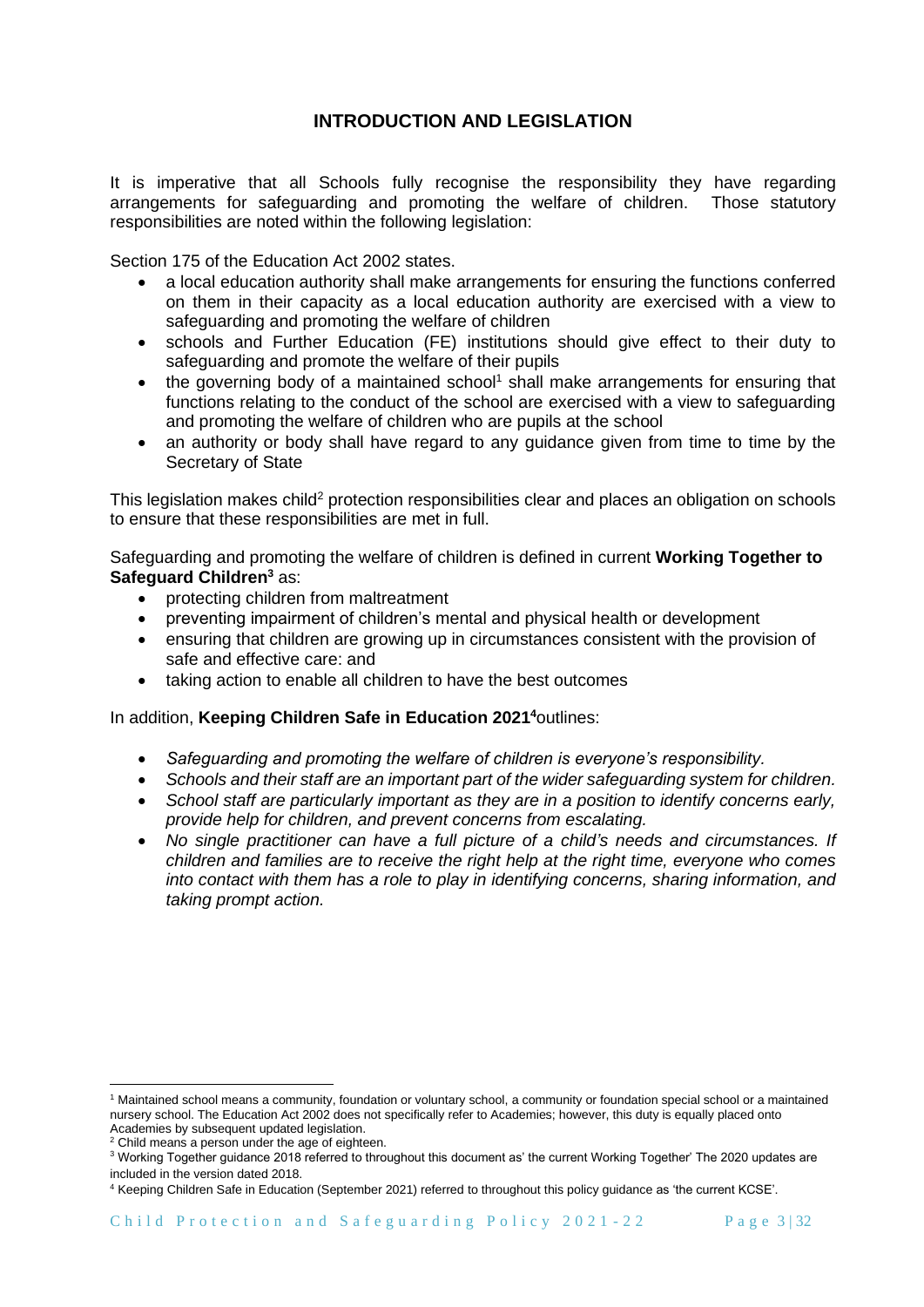# THE CHILD PROTECTION POLICY PRINCIPLES

Our child protection policy demonstrates our commitment to safeguard children from harm. The essential inclusions within our child protection policy are outlined below:

| Principles                     | the welfare of the child is paramount<br>$\bullet$                                                                                                                                                                                                                                                                                                                                                                      |
|--------------------------------|-------------------------------------------------------------------------------------------------------------------------------------------------------------------------------------------------------------------------------------------------------------------------------------------------------------------------------------------------------------------------------------------------------------------------|
|                                | we are clear on the principles, legislation and guidance that<br>٠<br>underpin the policy                                                                                                                                                                                                                                                                                                                               |
|                                | we are clear that the policy applies to ALL working with or<br>٠<br>supporting children within our school and ALL are clear on their<br>role and responsibilities                                                                                                                                                                                                                                                       |
|                                | all concerns and allegations of abuse and exploitation<br>$\bullet$<br>(including abuse and exploitation by peers) will be taken<br>seriously by governors, staff and volunteers and responded to<br>appropriately - this may require a referral to children's social<br>care Front Door service, the Designated Officer for the Local<br>Authority (referred to as LADO), the Police other agencies as<br>appropriate. |
|                                | arrangements are in place for the policies and the supporting<br>٠<br>procedures and updates to be reviewed regularly to ensure that<br>they reflect good/current practice                                                                                                                                                                                                                                              |
|                                | links are made to all associated policies and procedures which<br>$\bullet$<br>promote children's safety and welfare which includes but is not<br>limited to health and safety, anti-bullying, protection of children<br>online/online safety, mental health, peer to peer violence and<br>abuse, behaviour, and procedures for those with special<br>education needs and disabilities (SEND).                          |
| <b>Equality of Application</b> | no child or group of children must be treated any less<br>$\bullet$<br>favourably than others in being able to access education which<br>meets their particular needs                                                                                                                                                                                                                                                   |
|                                | all children without exception have the right to protection from<br>abuse regardless of gender, ethnicity, disability, sexuality, or<br>beliefs                                                                                                                                                                                                                                                                         |
| Up to Date                     | our policy is reviewed, approved, and endorsed by the Governing<br>Body annually, when legislation changes or as and when<br>safeguarding arrangements or practice in school necessitates the<br>need for an additional review.                                                                                                                                                                                         |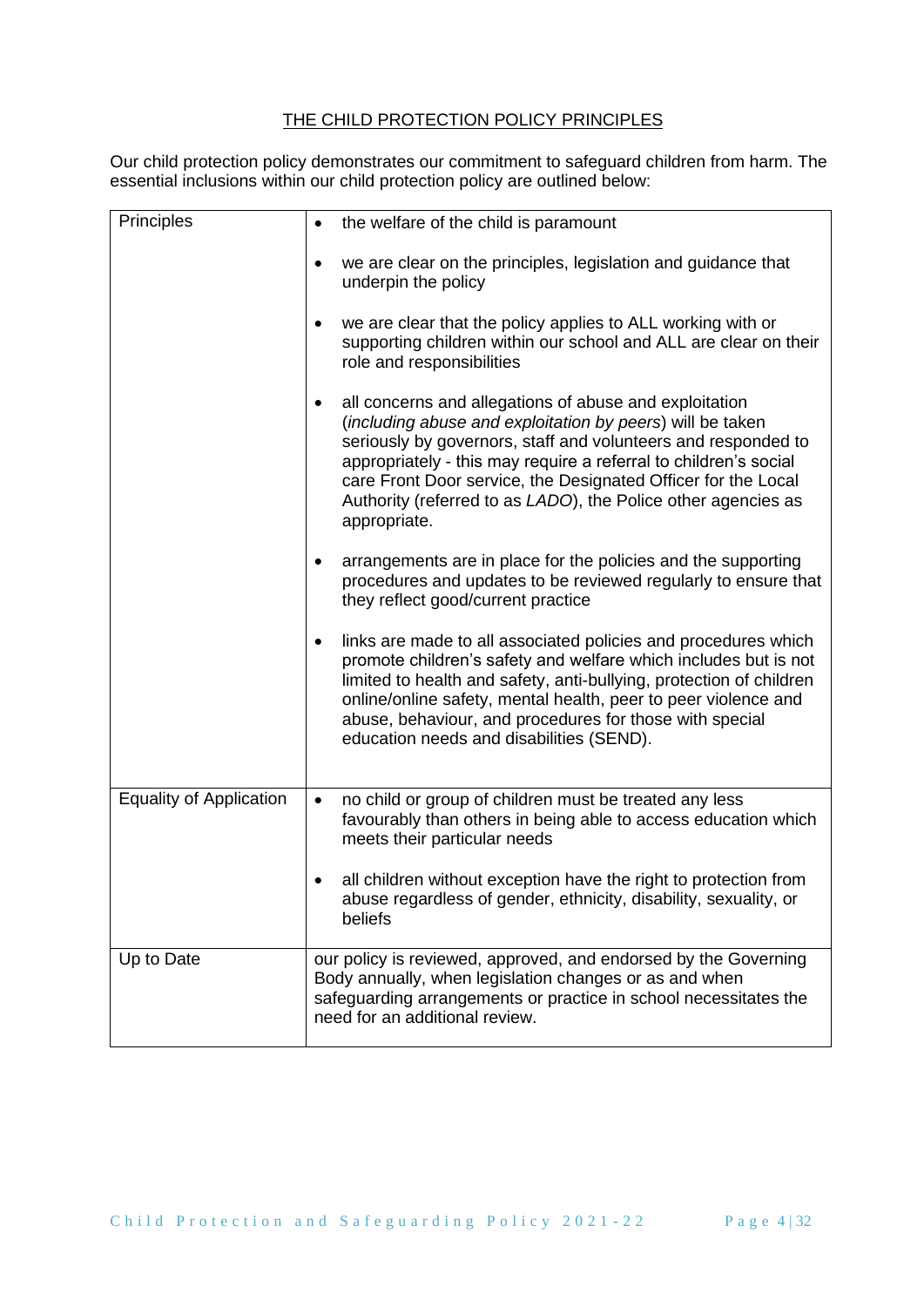| Coronavirus response<br>to Safeguarding in<br>School | in addition to having a child protection policy in place reflecting<br>business as usual, a coronavirus addendum that summaries key<br>coronavirus related changes should be in place alongside this<br>policy for the duration of any coronavirus restrictions. This<br>addendum may become inactive, be re-instated or updated if<br>necessary, as Covid-19 restrictions change. Guidance on the<br>current North Tyneside safeguarding and child protection policy<br>Covid-19 addendum can be found at reference document C of this<br>policy guidance document. Schools should decide as and when<br>the addendum to the policy applies. |
|------------------------------------------------------|-----------------------------------------------------------------------------------------------------------------------------------------------------------------------------------------------------------------------------------------------------------------------------------------------------------------------------------------------------------------------------------------------------------------------------------------------------------------------------------------------------------------------------------------------------------------------------------------------------------------------------------------------|
| Recruitment                                          | we operate an effective safe recruitment, selection and vetting<br>procedure in accordance with Part Three of the current KCSE                                                                                                                                                                                                                                                                                                                                                                                                                                                                                                                |
| Communication                                        | children and parents/carers are informed of the policy and<br>procedures and a copy of placed on the school website. Paper<br>copies are available from the school office for those who cannot<br>access the school website online                                                                                                                                                                                                                                                                                                                                                                                                            |

# CHILD PROTECTION PROCEDURES AND SYSTEMS

These are the procedures and systems which provide clear step-by-step guidance on what to do in different circumstances and they clarify roles and responsibilities. Systems for recording information and dealing with complaints are also in place to ensure implementation and compliance.

Our child protection procedures are linked to the North Tyneside Safeguarding Children Partnership (NTSCP) multi agency safeguarding arrangements.

| Responsibility                                              | a named senior designated safeguarding lead (and deputy/ies)<br>with a clearly defined role and responsibilities in relation to child<br>protection, appropriate to the level at which s/he operates                                                                                                                                                                                                       |
|-------------------------------------------------------------|------------------------------------------------------------------------------------------------------------------------------------------------------------------------------------------------------------------------------------------------------------------------------------------------------------------------------------------------------------------------------------------------------------|
| Clarity of<br>Understanding                                 | a description of what child abuse and exploitation is, and the<br>procedures for how to respond to it where there are concerns<br>about a child's safety or welfare including the need for early help,<br>concerns about the actions of a staff member, governor, or<br>volunteer. This includes concerns that are raised about a child<br>from their home life, wider community and/or time spent online. |
| Responsibilities are<br>clearly understood<br>which include | relevant contact details for children's services, police, health,<br>$\bullet$<br>the Designated Officer for the Local Authority (referred to as<br>the LADO) and NSPCC help lines are made available to ALL                                                                                                                                                                                               |
|                                                             | a code of behaviour for staff, governors, and volunteers; the<br>consequences of breaching the code are clear and linked to<br>disciplinary and grievance procedures. Staff should also be<br>clear on the 'low level concerns' policy outlined in the staff code<br>of conduct.                                                                                                                           |

Our procedures and systems include: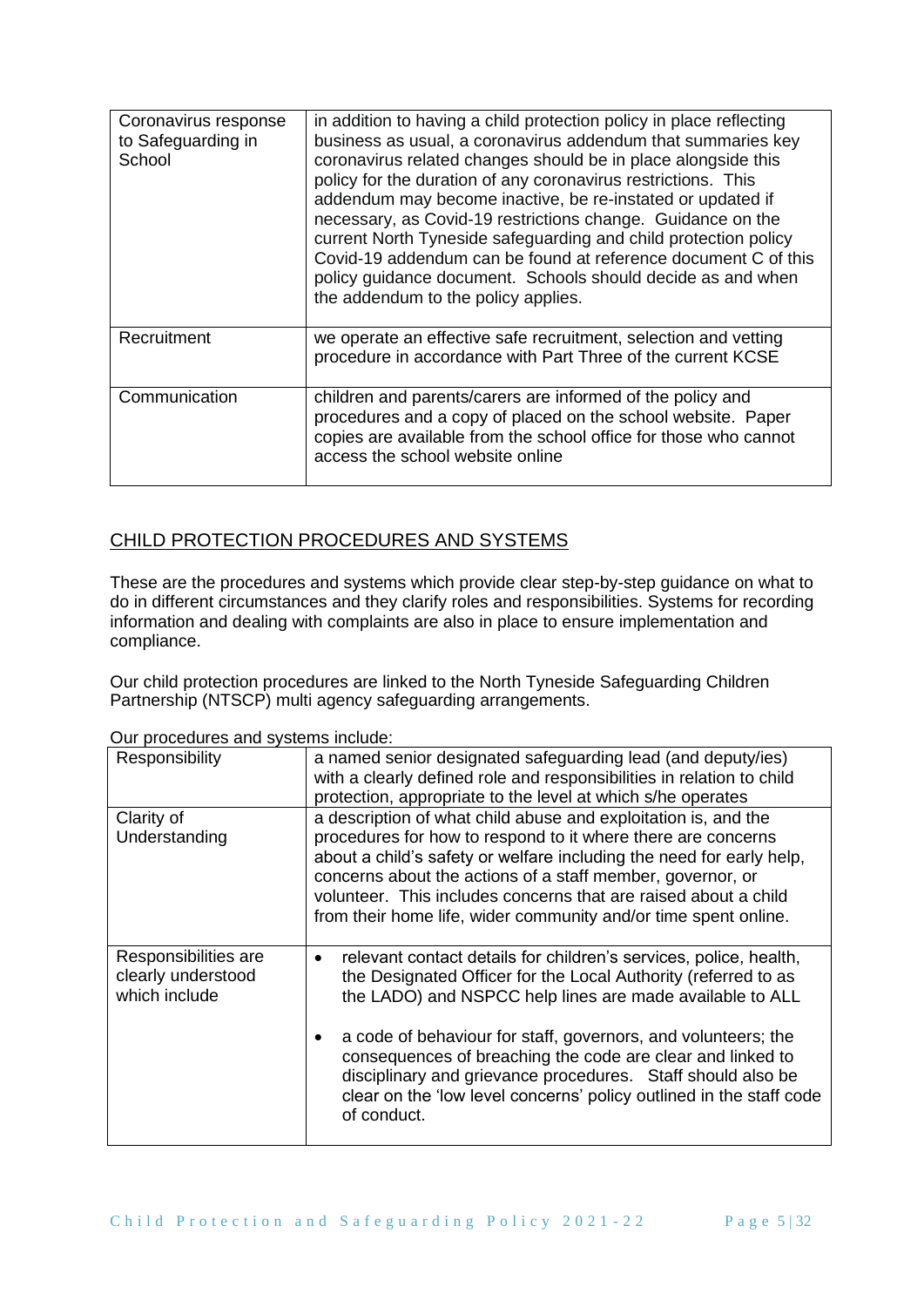| $\bullet$ | safe recruitment <sup>1</sup> , selection and vetting procedures that include<br>checks into the eligibility and the suitability of all governors,<br>staff, agency workers, supply staff and volunteers who have<br>direct or indirect contact with children                                                                                                                                                                                                                                                                                                                                                                                                                                                                                                                                        |
|-----------|------------------------------------------------------------------------------------------------------------------------------------------------------------------------------------------------------------------------------------------------------------------------------------------------------------------------------------------------------------------------------------------------------------------------------------------------------------------------------------------------------------------------------------------------------------------------------------------------------------------------------------------------------------------------------------------------------------------------------------------------------------------------------------------------------|
|           | systems to ensure that all staff and volunteers working with<br>children are monitored and supervised and that they have<br>opportunities to learn about child protection in accordance with<br>their roles and responsibilities; safeguarding induction training<br>is now mandatory for all those who work directly with children,<br>young people, their families and/or carers                                                                                                                                                                                                                                                                                                                                                                                                                   |
|           | requirements for staff, governors and volunteers to learn about<br>child protection in accordance with and as appropriate to their<br>roles and responsibilities, including but not limited to the<br>emerging issues of e-safety, domestic abuse <sup>2</sup> , honour based<br>abuse, forced marriage, female genital mutilation, children who<br>live away from home or go missing <sup>3</sup> , child sexual exploitation,<br>child criminal exploitation, serious violence and violent crime,<br>race and racism, extremism and peer on peer/child on child<br>abuse including harmful sexualised behaviours <sup>4</sup> . ALL staff<br>should read Part One and Annex B of the current KCSE for<br>further information on safeguarding issues.                                               |
| ٠         | School understands their responsibility in line with the Prevent<br>Duty (2015) and are able to identify children who may be<br>vulnerable to radicalisation and know what to do when they are<br>identified. School also builds pupils' resilience to radicalisation<br>by promoting fundamental British values and enabling them to<br>challenge extremist views. Pupils are encouraged to debate<br>controversial issues and provides a safe space in which pupils<br>and staff can understand the risks associated with terrorism<br>and develop the knowledge and skills to be able to challenge<br>extremist arguments. All DSLs and their deputies should<br>access training <sup>5</sup> to raise awareness of the Prevent agenda <sup>6</sup> and<br>issues of extremism and radicalisation |
|           | our safeguarding policy and procedures are tailored to our<br>children and their needs and consider any particular<br>vulnerabilities of the children with whom we have contact. This<br>can include but is not limited to very young children, those<br>living with parental drug/alcohol misuse, adult mental health<br>issues, domestic abuse, those with young carers<br>responsibilities or part of a homeless family or family with<br>prisoner or offending parents or carers, special educational<br>needs and/or disability, frequently missing children or those<br>engaging in criminal or ant-social behaviours who may be at<br>risk of exploitation. Those who have returned home from care<br>or who are privately fostered can also be vulnerable as can                             |

<sup>&</sup>lt;sup>1</sup> In accordance with current KCSE part three<br><sup>2</sup> Including engagement with the Operation Encompass scheme between police, children's social care and schools

 $^3$  Including engagement with the Operation Endeavour scheme between police, children's social care and schools<br><sup>4</sup> In accordance with current KCSE part five

<sup>&</sup>lt;sup>5</sup> Available through the North Tyneside e-learnin[g here](https://northtyneside.learningpool.com/course/view.php?id=199) o[r Home Office e-learning](https://www.elearning.prevent.homeoffice.gov.uk/)

<sup>&</sup>lt;sup>6</sup> [Advice](https://assets.publishing.service.gov.uk/government/uploads/system/uploads/attachment_data/file/439598/prevent-duty-departmental-advice-v6.pdf) on The Prevent Duty for schools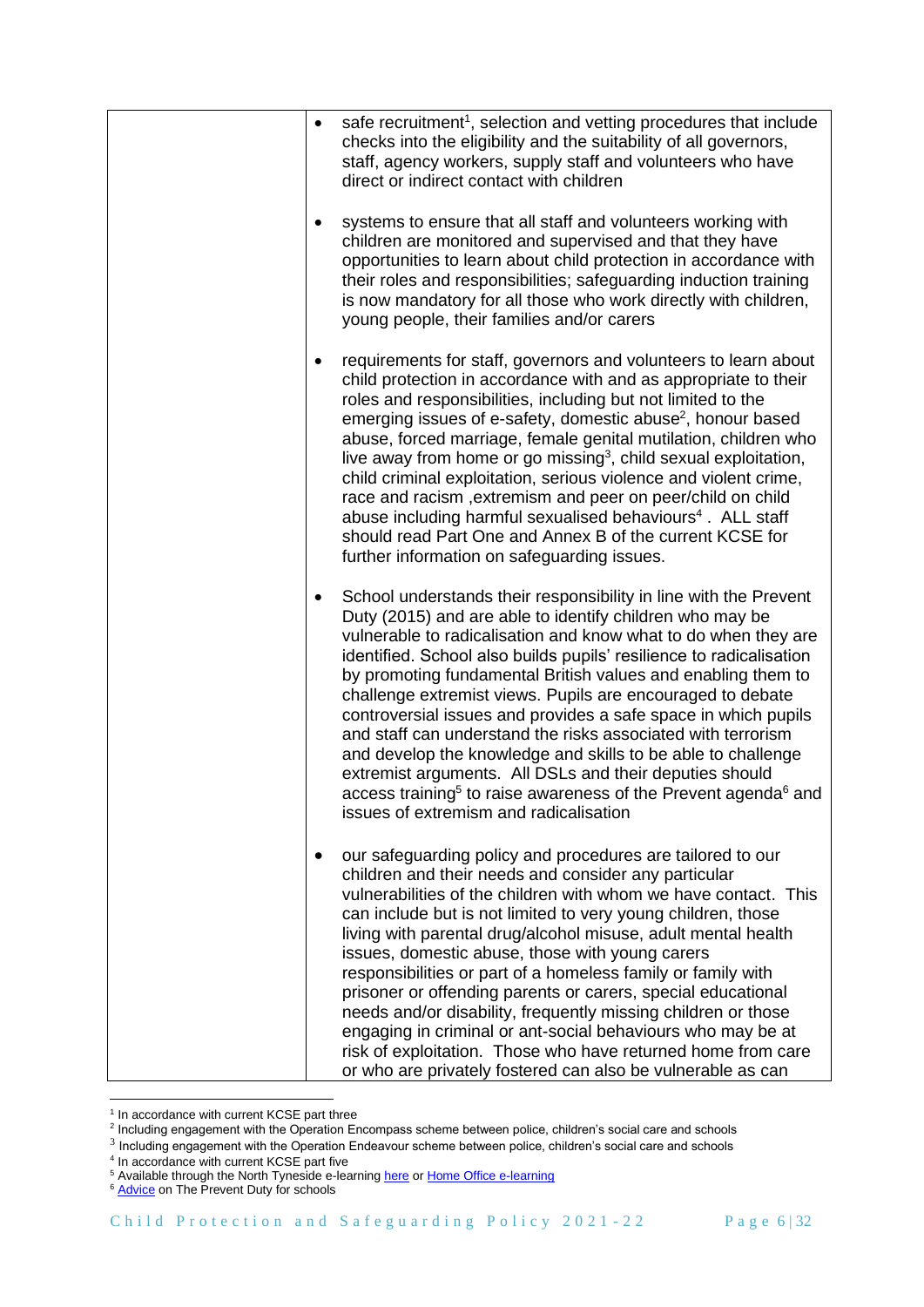|                                    |           | those children and young people with mental health needs and<br>those misusing drug or alcohol themselves                                                                                                                                                                                                                                                                                                                                                                                                                                                                                                                     |
|------------------------------------|-----------|-------------------------------------------------------------------------------------------------------------------------------------------------------------------------------------------------------------------------------------------------------------------------------------------------------------------------------------------------------------------------------------------------------------------------------------------------------------------------------------------------------------------------------------------------------------------------------------------------------------------------------|
|                                    | $\bullet$ | In line with the current KCSE and the recent review of Children<br>in Need, <sup>1</sup> teacher of children with an allocated social worker (or<br>have previously been allocated a social worker), will be<br>supported to promote their welfare and educational outcomes.                                                                                                                                                                                                                                                                                                                                                  |
|                                    |           | Signs and indicators of abuse can be found here on the<br>NSPCC website.                                                                                                                                                                                                                                                                                                                                                                                                                                                                                                                                                      |
|                                    | ٠         | All staff are aware that mental health problems can, in some<br>cases, be an indicator that a child has suffered or is at risk of<br>suffering abuse, neglect or exploitation. School staff are not<br>expected or trained to diagnose mental health conditions or<br>issues but may notice behaviours that may be of concern.<br>Where staff have a mental health concern about a child that<br>may also be a safeguarding concern, they should raise the<br>issue by informing the named lead person for mental health<br>issues in school which will be closely linked to the designated<br>safeguarding lead (or deputy). |
|                                    | $\bullet$ | Operation Encompass ensures that following any domestic<br>abuse incident being reported to the police, the police will make<br>contact with Children's Social Care Front Door service who will<br>then communicate relevant and necessary information to our<br>nominated school staff the next morning. This will ensure our<br>school is made aware at the earliest possible opportunity and<br>can subsequently provide support to our pupils in a way that<br>means they feel safe and listened to                                                                                                                       |
|                                    |           | Operation Endeavour follows the same principles as Operation<br>Encompass, but reports are shared from the police with<br>children Social Care and schools when a child or young person<br>is using or has had a missing episode.                                                                                                                                                                                                                                                                                                                                                                                             |
| Record Keeping/<br>Confidentiality | ٠         | a process for recording incidents, concerns and referrals and<br>storing these securely in compliance with relevant legislation<br>and kept for a time specified by other partners                                                                                                                                                                                                                                                                                                                                                                                                                                            |
|                                    |           | guidance on confidentiality and information sharing, legislation<br>compliant, and which clearly states that the protection of the<br>child is the most important consideration                                                                                                                                                                                                                                                                                                                                                                                                                                               |

<sup>&</sup>lt;sup>1</sup> [DfE Review of Children in Need, June 2019](https://www.gov.uk/government/publications/review-of-children-in-need/review-of-children-in-need)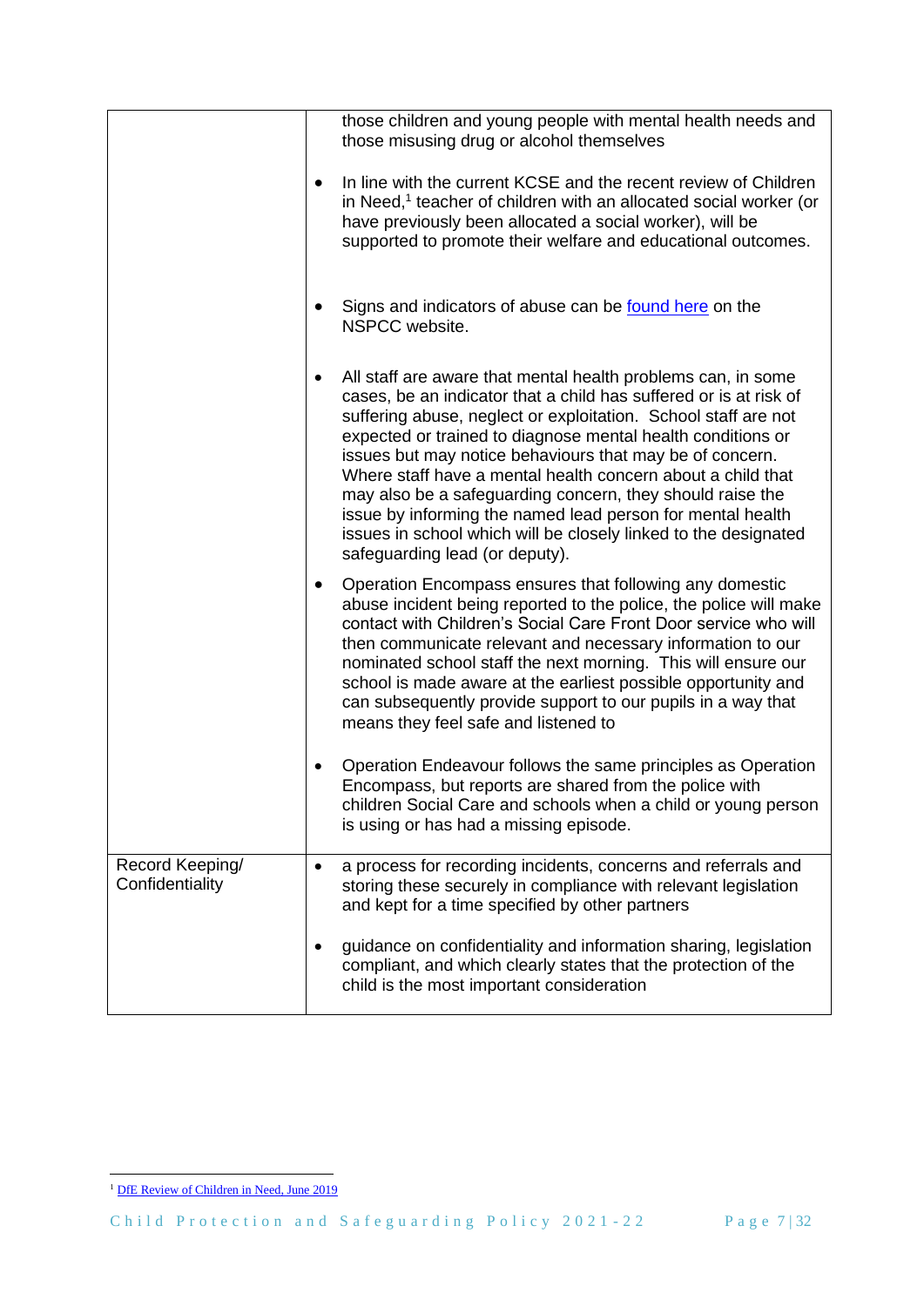# **CHILD PROTECTION POLICY**

# **INTRODUCTION**

There are four main elements to our child protection policy:

- 1. **PREVENTION** through the teaching and pastoral support offered to pupils and the creation and maintenance of a whole school protective ethos.
- 2. **PROCEDURES** for identifying and reporting cases, or suspected cases of harm/abuse.
- 3. **SUPPORT TO PUPILS** who may have been harmed/abused.
- 4. **PREVENTING UNSUITABLE PEOPLE WORKING WITH CHILDREN** including staff, supply staff, agency workers, volunteers (including Governors), community education staff, other professionals and other visitors who may be working in school or coming into contact with children/young people.

# **1. PREVENTION**

The safety and well-being of all of pupils is our highest priority. It is our responsibility to:

- know every child and young person as an individual
- provide a secure and caring environment

so that every child and young person can:

- learn in safety
- develop his/her full potential, and
- feel positive about him/herself as an individual.

To achieve this, we recognise that a safe high self-esteem, confidence, supportive friends, and good lines of communication with a trusted adult in a safe environment helps prevention.

In school we will therefore:

| <b>Adults</b>                               |           | <b>Children/Young People</b>             |
|---------------------------------------------|-----------|------------------------------------------|
| provide induction which includes relevant   | $\bullet$ | ensure children/young people know that   |
| information on child protection to ensure   |           | there are adults in school whom they can |
| that individuals understand and discharge   |           | approach if they are worried or in       |
| their role and responsibilities, to include |           | difficulty                               |
| but not be limited to the Child Protection  |           |                                          |
| Policy, Part 1 of the current KCSE (and     | $\bullet$ | establish and maintain an ethos where    |
| Annex B), Code of Conduct/Staff             |           | children/young people feel secure, are   |
| behaviour Protocol (including the           |           | encouraged to talk, and are listened to  |
| procedures for reporting low level          |           |                                          |
| concerns) identity and role of the          |           | ensure all staff should be able to       |
| Designated Safeguarding Lead (DSL)          |           | reassure children and young people that  |
| and any deputies, pupil behaviour policy    |           | they are being taken seriously and that  |
| (which now needs to include measures to     |           | they will be supported and kept safe. A  |
| prevent bullying, including cyberbullying,  |           | victim should never be given the         |
| prejudice-based and discriminatory          |           | impression that they are creating a      |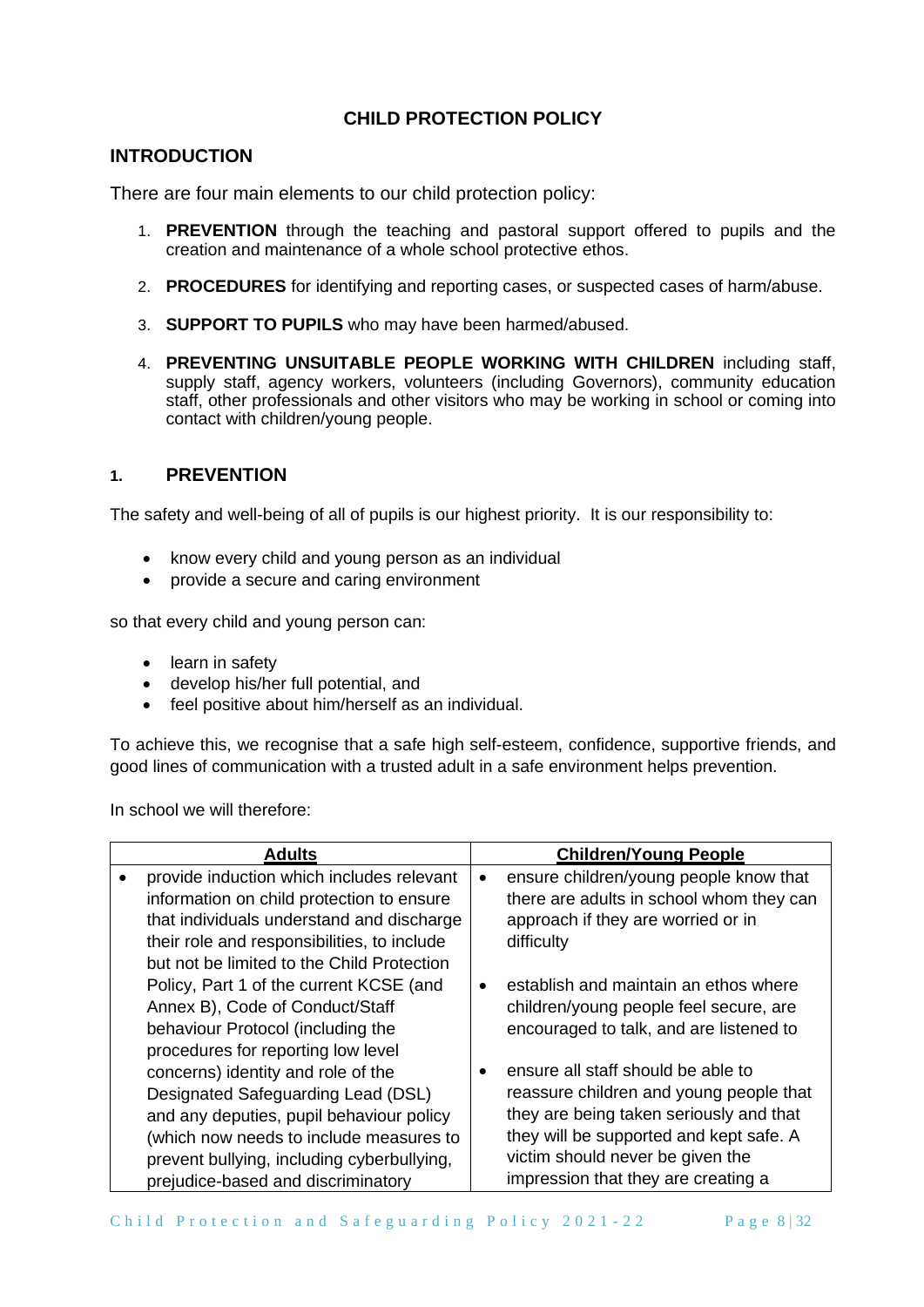bullying), peer on peer abuse policy and the school's response to children missing education and whistleblowing procedures.

- provide induction training that is structured to ensure all new staff, supply staff, agency workers and volunteers (including Governors) can attend appropriate child protection training and online safety training as soon as reasonably possible after their appointment
- provide all staff with regular safeguarding and child protection updates (at least annually) which is in line with advice and changing practice – both nationally and locally
- ensure that all staff receive training endorsed locally on child protection at least every three (3) years
- ensure that the DSL (s) and/or deputies (DDSLs) attend North Tyneside Safeguarding Children Partnership (NTSCP) multi-agency safeguarding Training every two (2) years
- in addition to DSL formal training and any general staff updates, the DSL/DDSLs are supported to update their knowledge and skills (e.g., via e bulletins, meeting other DSL's or taking time to read and digest safeguarding developments) at regular intervals and at least annually
- we also encourage the inclusion of service provider teams who are based on site being included in training and/or updates

problem by reporting abuse, sexual violence, or sexual harassment. Nor should a victim ever be made to feel ashamed for making a report.

- encourage and reinforce essential skills for every child/young person such as selfesteem, confidence building, independent thinking and making assessments of risk based on their own judgements and help children/young people develop realistic attitudes to the responsibilities of adult life
- develop and deliver a robust curriculum which is fit for purpose to equip children/young people with the skills they need to stay safe from harm/abuse and to know to whom to turn for help
- children are taught about safeguarding, (including online) 1 , through teaching and learning opportunities, as part of providing a broad and balanced curriculum. This includes covering relevant issues through personal, social, health and economic education (PSHE) including relationship and sex education  $(RSE)<sup>2</sup>$
- safeguard children from potentially harmful and inappropriate online material by ensuring appropriate filters and monitoring systems are in place but that "over blocking" does not lead to unreasonable restrictions as to what children can be taught with regards to online teaching and safeguarding
- follow the advice provided in the current KCSE-Annex D to support governors, staff, pupils, and parents as we increasingly work online to understand the risks associated with online content, contact, conduct and commerce

<sup>&</sup>lt;sup>1</sup> See DfE guidance on Teaching Online Safety in School[s available here](https://www.gov.uk/government/publications/teaching-online-safety-in-schools)

<sup>&</sup>lt;sup>2</sup> The government has made regulations making Relationship Education (for all primary pupils) and Relationship and Sex Education (for all secondary pupils) and Health Education (for all pupils in state-funded schools) compulsory from September 2020. Guidance [available here.](https://www.gov.uk/government/publications/relationships-education-relationships-and-sex-education-rse-and-health-education/implementation-of-relationships-education-relationships-and-sex-education-and-health-education-2020-to-2021)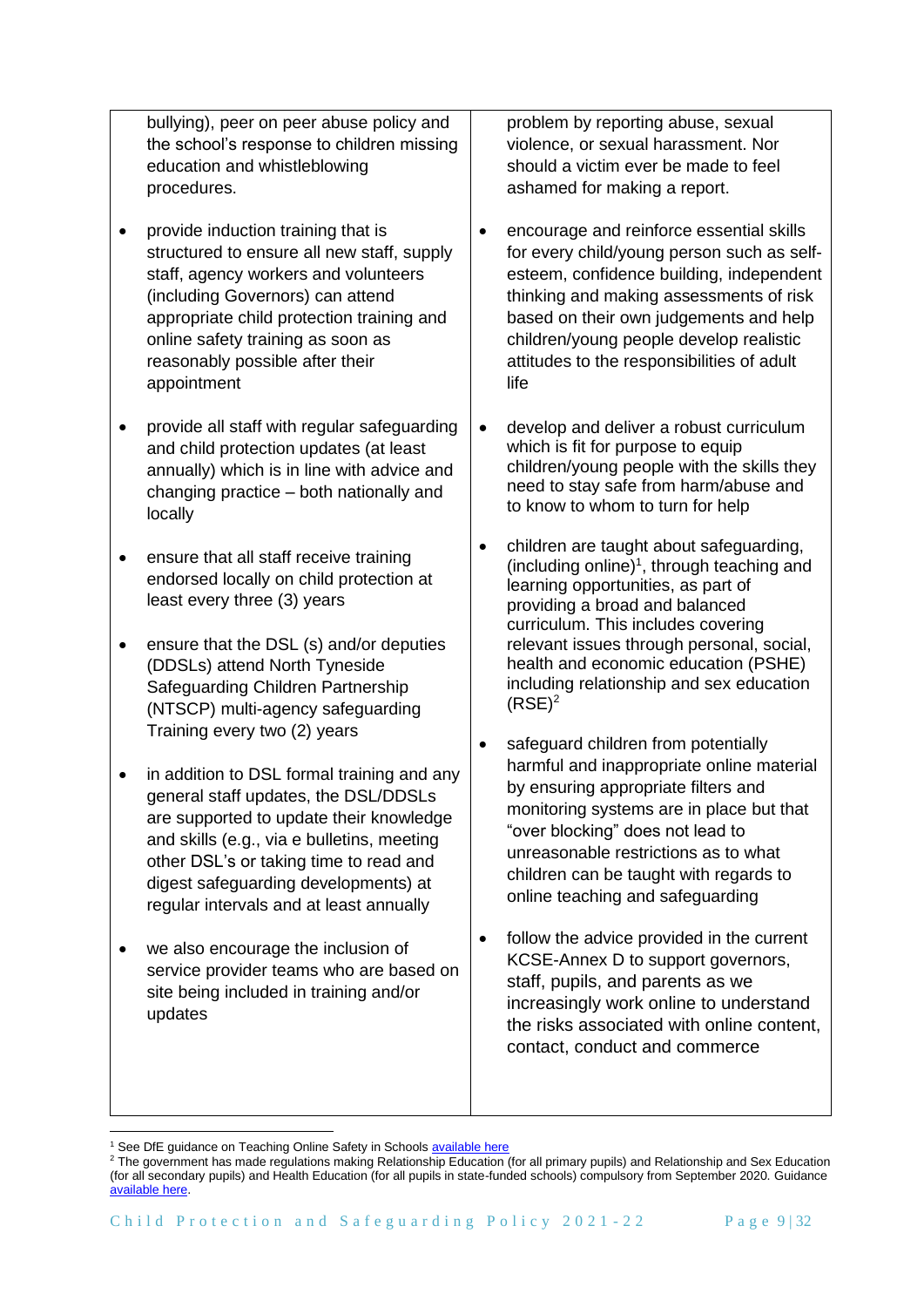# **2. CHILD PROTECTION PROCEDURES**

In school we follow procedures in line with the North Tyneside Safeguarding Children Partnership (NTSCP) local Multi-agency Safeguarding arrangements.

We are aware of these procedures and ensure that they are incorporated into the practice. policy, and procedures that we operate in school.

We will contact North Tyneside's Front Door Service as the first point of contact with Children's Social Care Front Door service for concerns about the safety or welfare of a child/young person in North Tyneside. However, we are also aware that we can ring the North Tyneside Multi Agency Safeguarding Hub (MASH) Professionals Helpline should we need advice prior to calling the Front Door Service. We understand that the Front Door Service is the access point to the MASH which has a multi-agency duty team who offer information, support and services including information about early help and will respond to concerns. Reference Document A attached at the end of this policy includes Front Door and MASH Helpline contact details.

In school, we ensure that all staff are aware that they have a professional responsibility to share information with other professionals and agencies in order to safeguard children/young people. All staff are aware of confidentiality protocols, adhere to these and ensure that information is shared appropriately. In school we all understand the need for and respect the appropriateness of the Head Teacher or DSL (or any DDSLs) or Designated Teacher for Looked After Children (LAC)<sup>1</sup> disclosing any information about a pupil to other members of staff on a need to know basis only.

However, in line with the current KCSE, we share information about the welfare, safeguarding and child protection issues that children, including children with an allocated social worker (or have previously been allocated a social worker), are experiencing, or have experienced, with relevant teachers and school staff in order to promote their welfare and educational outcomes. This is in line with the recent review of Children in Need.<sup>2</sup>

We ensure that staff understand academic progress and attainment of these children and maintain a culture of high aspirations for this cohort. We support teaching staff to identify the challenges that children in this group might face and the additional pastoral and academic support and adjustments to be made to best support these children.

In school, we ensure that all staff are aware that any information a child/young person discloses regarding harm/abuse of themselves or of another child/young person must be shared as appropriate and cannot be kept secret. In addition to our overarching principles which operate to ensure child protection is effective we also have 5 areas of focus. We believe that this ensures child protection procedures are easier to understand for ALL and better ensures we are operating our child protection procedures effectively. Each area of focus is of equal importance:

- Training & Awareness for All
- Identity, role & Responsibilities of the DSL & Deputy DSLs
- Safeguarding in Practice
- Working with Others
- Teaching & Learning and the Curriculum

## **In our school the Governing Body ensures:**

<sup>&</sup>lt;sup>1</sup> In line with [2018 guidance](https://www.gov.uk/government/publications/designated-teacher-for-looked-after-children) for the designated teacher for looked-after and previously looked after children <sup>2</sup> [DfE Review of Children in Need, June 2019](https://www.gov.uk/government/publications/review-of-children-in-need/review-of-children-in-need)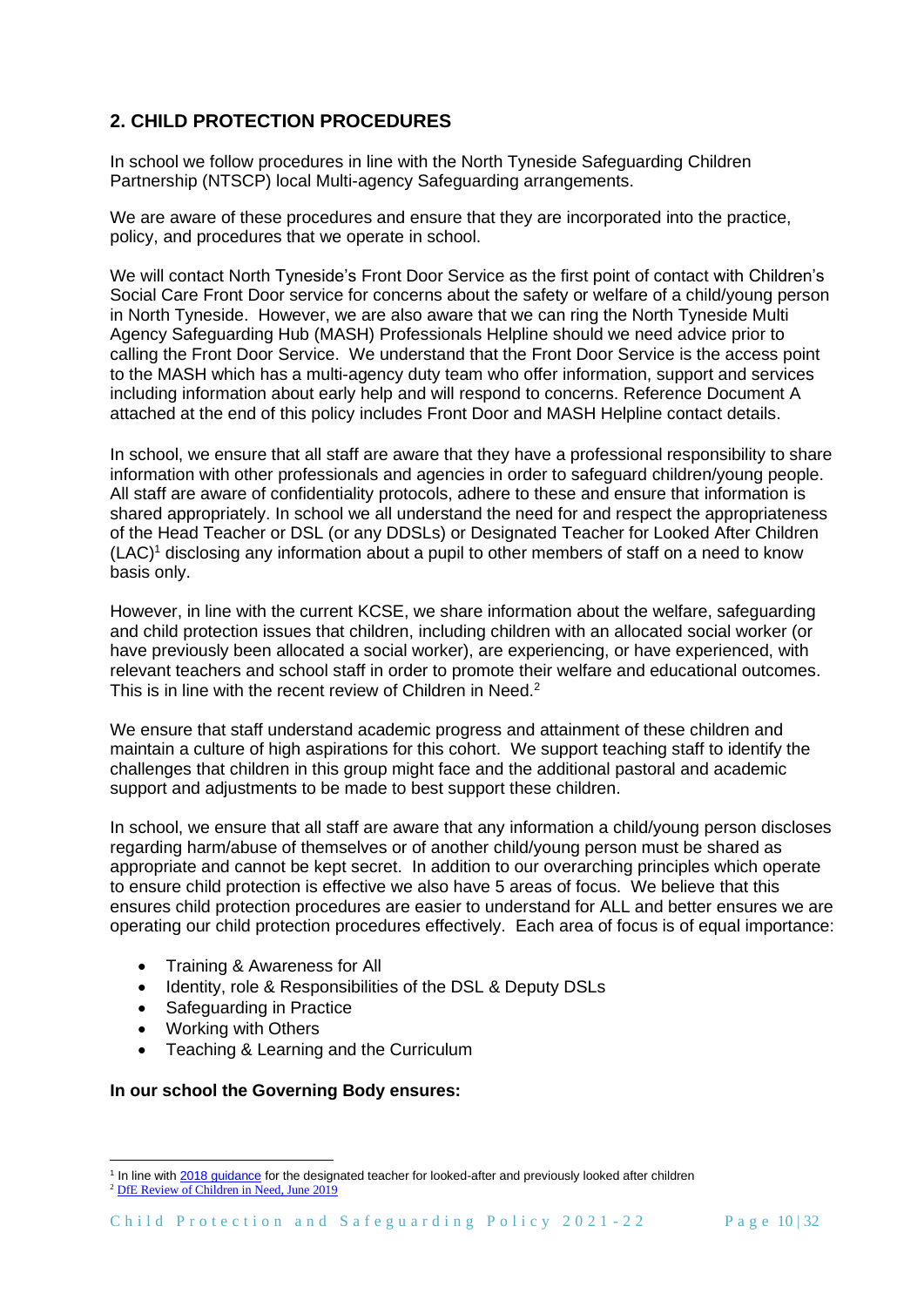| <b>Overarching Principles:</b> | $\bullet$ | we have a DSL for Child Protection who is part of the school's<br>senior leadership team                                                                                                                                                                                                                                                                                                                                                                                                                                                                                                                                                                                                                                                                                                                                                           |
|--------------------------------|-----------|----------------------------------------------------------------------------------------------------------------------------------------------------------------------------------------------------------------------------------------------------------------------------------------------------------------------------------------------------------------------------------------------------------------------------------------------------------------------------------------------------------------------------------------------------------------------------------------------------------------------------------------------------------------------------------------------------------------------------------------------------------------------------------------------------------------------------------------------------|
|                                | $\bullet$ | the DSL takes lead responsibility for safeguarding and child<br>protection and this is explicitly noted in their job description.<br>Whilst some of the activities of this role may be delegated to<br>appropriately trained and experienced deputies, the ultimate<br>lead responsibility for safeguarding and child protection<br>remains with the DSL as this cannot be delegated                                                                                                                                                                                                                                                                                                                                                                                                                                                               |
|                                | $\bullet$ | the DSL and their Deputies will undertake appropriate local<br>North Tyneside Safeguarding Children Partnership (NTSCP)<br>multi agency safeguarding training every two (2) years                                                                                                                                                                                                                                                                                                                                                                                                                                                                                                                                                                                                                                                                  |
|                                | $\bullet$ | we have 13 appropriately trained and experienced Deputy<br>DSL's (DDSL's) in school and these arrangements are clearly<br>communicated to staff, supply staff, agency workers,<br>volunteers, and governors                                                                                                                                                                                                                                                                                                                                                                                                                                                                                                                                                                                                                                        |
|                                |           | • staff, supply staff, agency workers, volunteers and governors<br>are clear where they have a concern or a query relating to a<br>child/young person that they need to contact the DSL/DDSL in<br>school <sup>1</sup>                                                                                                                                                                                                                                                                                                                                                                                                                                                                                                                                                                                                                             |
|                                | $\bullet$ | all staff, supply staff, agency workers, volunteers, governors<br>and other adults supporting/working in school knows what to do<br>if they have any concerns about a child, including referring the<br>matter to the DSL/DDSLs who should always be available to<br>discuss safeguarding concerns. If in exceptional<br>circumstances, the DSL or DDSL is not available, this should<br>not delay appropriate action being taken. Staff should consider<br>speaking to a member of the Senior Leadership team and/or<br>take advice from the MASH professional's helpline and<br><b>Children's Social Care Front Door service</b>                                                                                                                                                                                                                 |
|                                |           | all staff, supply staff, agency workers, volunteers, governors<br>and other adults supporting/working in school are provided with<br>an immediate induction relevant to their role in school, this<br>induction will then increase as appropriate linked to their role in<br>school and the expected duration of that role                                                                                                                                                                                                                                                                                                                                                                                                                                                                                                                         |
|                                | $\bullet$ | on induction, all staff, supply staff, agency workers, volunteers<br>and governors will be provided with a copy of our child<br>protection policy, safeguarding arrangements (including<br>procedures for peer on peer abuse, online safety, children<br>missing education, pupil behaviour and recognising the<br>additional vulnerabilities of those with SEND), code of<br>conduct/behaviour/low level concerns protocols for staff, Part 1<br>of the current KCSE (including Annex B (if working directly with<br>children) the whistle blowing policy and guidance for safer<br>working practices from the Safer Recruitment Consortium.<br>Please note, from April 2020, this also included an addendum<br>in relation to potential changes to working practices due to the<br>Covid-19 lockdown. Both versions are available here. ALL will |

<sup>&</sup>lt;sup>1</sup> For service providers staff based in school, we are clear that those staff are also clear on appropriate reporting protocols which have been issued to their staff and how this aligns into our school policy.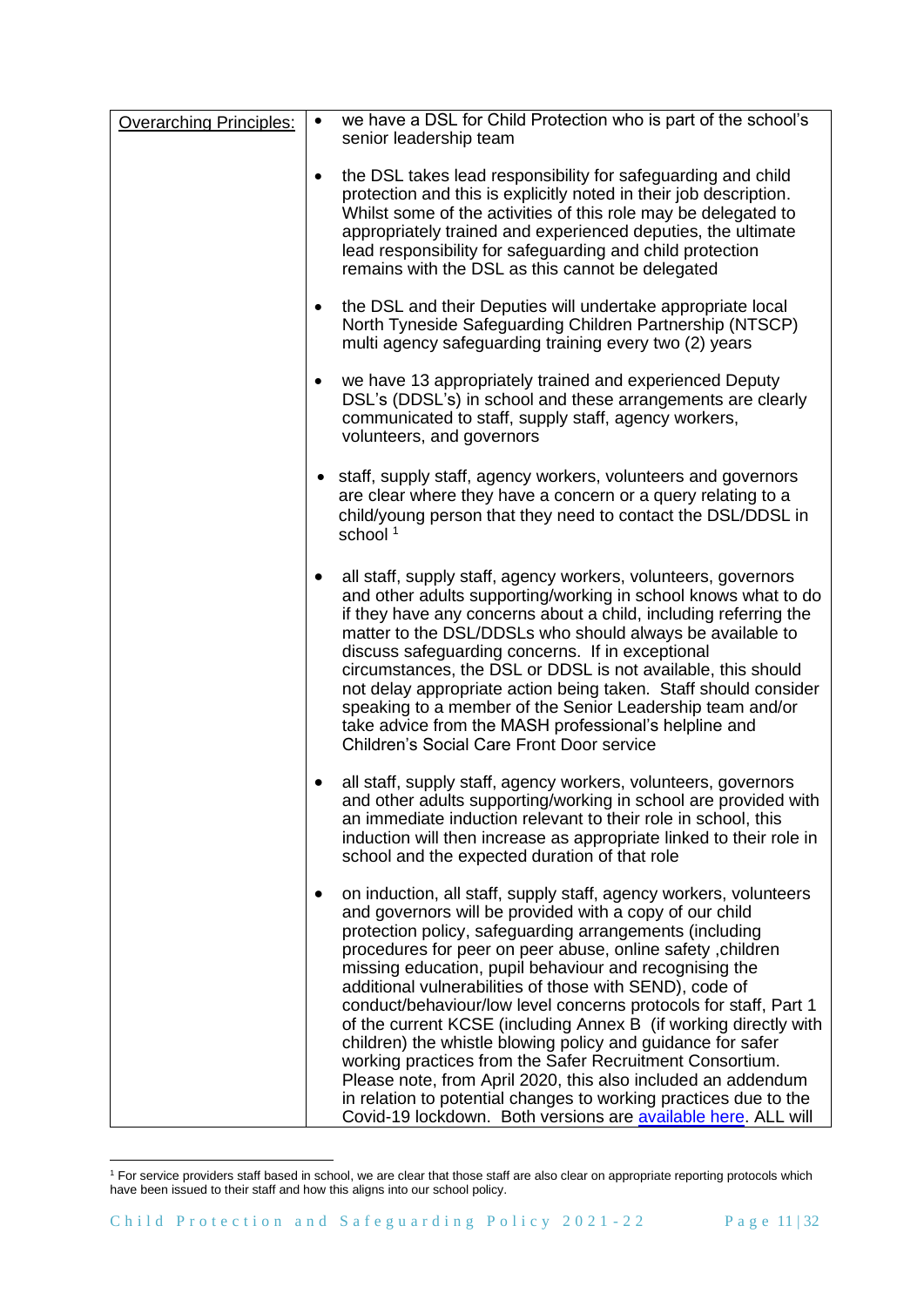|           | be supported and then expected to understand how these<br>policies and guidance documents apply to their role in school                                                                                                                                                                                                                                                                                                                                                                                                                                         |
|-----------|-----------------------------------------------------------------------------------------------------------------------------------------------------------------------------------------------------------------------------------------------------------------------------------------------------------------------------------------------------------------------------------------------------------------------------------------------------------------------------------------------------------------------------------------------------------------|
| ٠         | all staff, supply staff, agency workers, volunteers and<br>governors will be provided the names and contact<br>arrangements of the DSL/ DDSL, the MASH professional's<br>helpline, Children's Social Care Front Door service and the<br>NSPCC Help Line's which include the Whistleblowing helpline<br>and the Report Abuse in Education helpline. This list will be<br>reviewed regularly but at least annually by the DSL to ensure<br>that it remains up to date and any necessary updates notified to<br>ALL immediately (attached as Reference Document A) |
| $\bullet$ | all visitors will be required to sign in at reception in accordance<br>with our visitor's protocol and will be required to operate within<br>the conditions contained in this document. In addition to child<br>protection, safeguarding and health and safety, this visitor's<br>protocol is noted as being our part of our 'induction' for visitors                                                                                                                                                                                                           |
| ٠         | ensure all staff, supply staff, agency workers, volunteers and<br>governors are aware of the need to maintain appropriate and<br>professional boundaries in their relationships with pupils and<br>parents. We will support this practice via induction and periodic<br>training/updates to support a practical understanding of the<br>guidance that school provides on safe working practices                                                                                                                                                                 |
| $\bullet$ | all staff, supply staff, agency workers, volunteers and<br>governors will be assigned an 'induction' mentor for a set<br>period of time following their appointment within school. The<br>duration of the 'induction period' set will be tailored to suit the<br>role and the time duration of the role that each individual will be<br>undertaking in school                                                                                                                                                                                                   |
| $\bullet$ | the DSL and DDSL's are issued with an appropriate job<br>description/role clarity for this role which incorporates Annex C<br>of the current Keeping Children Safe in Education                                                                                                                                                                                                                                                                                                                                                                                 |
| $\bullet$ | staff understand and recognise the importance of the role of the<br>DSL/DDSL. In addition to this all staff understand their own<br>professional and personal duties and responsibilities in relation<br>to safeguarding children                                                                                                                                                                                                                                                                                                                               |
| ٠         | the DSL/DDSL takes advice from the MASH professional's<br>helpline and Children's Social Care Front Door service when<br>managing cases where there is or may be a concern that<br>warrants further support or intervention in line with the <b>Local</b><br><b>Threshold Guidelines</b>                                                                                                                                                                                                                                                                        |
| ٠         | this policy is accessible to ALL, is placed on both the school's<br>website and paper copies will also be available in school staff<br>room for colleagues to access who do not have day-to-day<br>access to a school network, PC, or electronic device                                                                                                                                                                                                                                                                                                         |
| ٠         | this policy and its associated guidance is reviewed by the<br>governing body annually and/or following a required review and<br>the lead responsibility for ensuring that this happens is<br>assigned to the DSL                                                                                                                                                                                                                                                                                                                                                |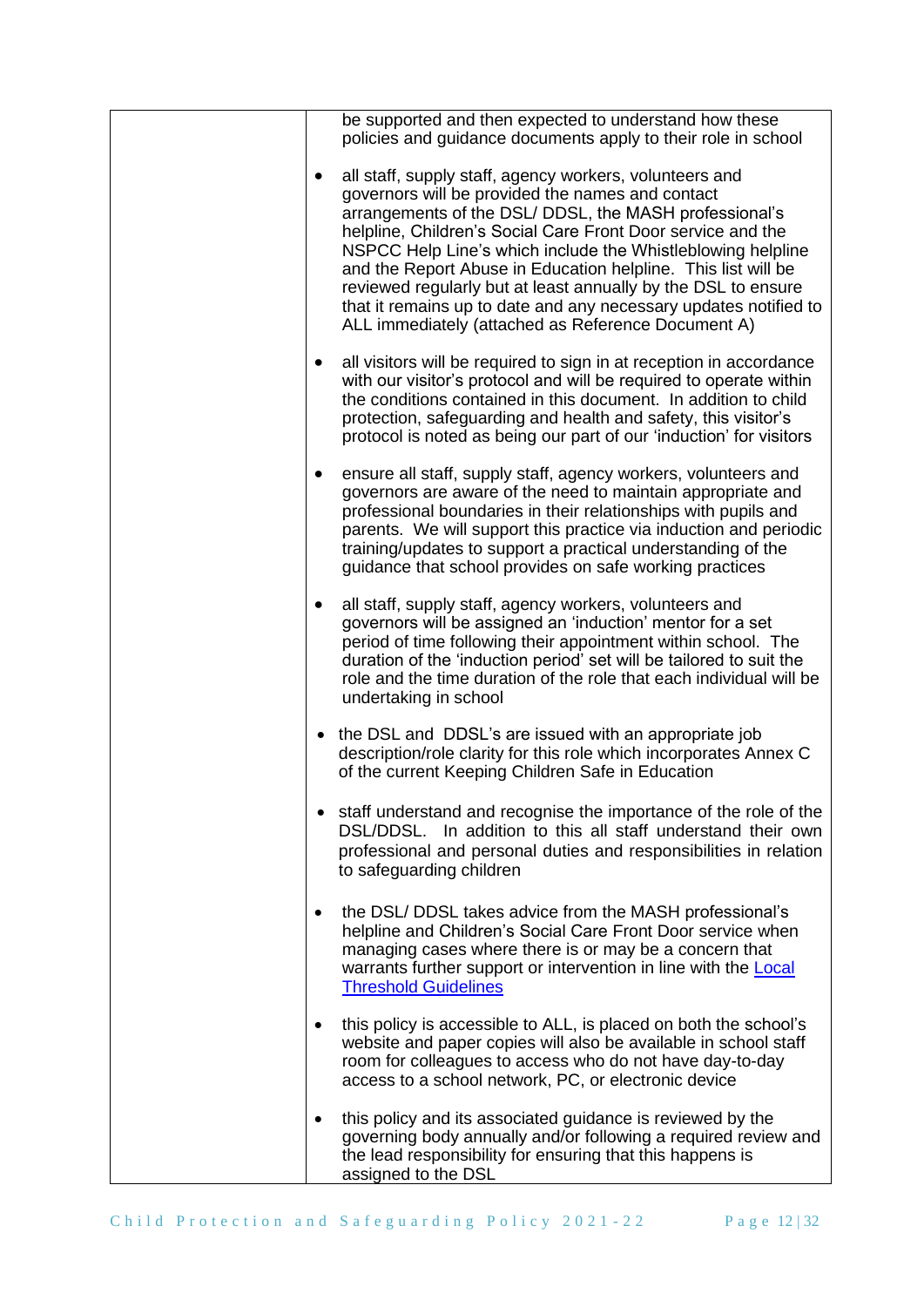| as a Governing Body we receive a confidential annual report<br>from the DSL and the Safeguarding Governor. This provides<br>updates of practice that operates in school, including but not<br>limited to any changes linked to legislation, development of<br>good practice, analysis of current safeguarding patterns and<br>trends (including low level concerns), feedback from staff and<br>the child's voice linked to safeguarding practice in school. This<br>is to provide assurance to the Governing Body that both<br>safeguarding and child protection is operating effectively at all<br>levels in school. The school will also complete a Section 11 <sup>1</sup><br>audit as and when requested by the North Tyneside<br>Safeguarding Children Partnership (NTSCP) to further<br>evidence that safeguarding arrangements are effective |
|------------------------------------------------------------------------------------------------------------------------------------------------------------------------------------------------------------------------------------------------------------------------------------------------------------------------------------------------------------------------------------------------------------------------------------------------------------------------------------------------------------------------------------------------------------------------------------------------------------------------------------------------------------------------------------------------------------------------------------------------------------------------------------------------------------------------------------------------------|
| parents have an understanding of the responsibility placed on<br>school and staff for child protection. This is achieved in school<br>as we clearly communicate our policy in information provided to<br>parents and ensure our Child Protection Policy is published on<br>the website                                                                                                                                                                                                                                                                                                                                                                                                                                                                                                                                                               |

| Training & Awareness<br>for ALL<br><b>DSL</b><br>for<br>child<br>The<br>protection in school will<br>all<br>relevant<br>ensure                     | $\bullet$ | will know the name of the DSL/ DDSL's, their roles, contact<br>details and who they are $-$ to achieve this the DSL will as a<br>minimum issue contact details outlined at the end of this policy<br>to ALL and will ensure that this information is reviewed/updated<br>and re-issued regularly but at least annually as appropriate |
|----------------------------------------------------------------------------------------------------------------------------------------------------|-----------|---------------------------------------------------------------------------------------------------------------------------------------------------------------------------------------------------------------------------------------------------------------------------------------------------------------------------------------|
| who<br>in<br>persons -<br>school, we define to<br>include all staff, supply<br>staff, agency workers<br>volunteers<br>and<br>(including Governors) | $\bullet$ | all staff will be provided with basic child protection training (by<br>the DSL or DDSL), immediately that they are appointed/placed<br>in school and then attend locally endorsed child protection<br>training for school based staff within a half term                                                                              |
| who have contact with<br>children/young people                                                                                                     | $\bullet$ | all staff will receive locally endorsed child protection training for<br>school based staff at least every three (3) years                                                                                                                                                                                                            |
|                                                                                                                                                    |           | the 3 yearly training offered to all staff will also be made<br>available to volunteers and governors who have direct contact<br>with children/young people. Any supply staff and agency<br>workers who are on placement with school at the point of time<br>the training is delivered will also be included in the attendance        |
|                                                                                                                                                    | $\bullet$ | ALL will also receive regular safeguarding and child protection<br>updates (regularly and at least annually) from the DSL and the<br>DDSL's which is in line with advice and changing practice -<br>both nationally and locally <sup>2</sup>                                                                                          |
|                                                                                                                                                    |           | DSL and the DDSL's will<br>attend North Tyneside<br>the<br>Safeguarding Children Partnership (NTSCP) multi agency<br>safeguarding training every two (2) years                                                                                                                                                                        |

<sup>&</sup>lt;sup>1</sup> Section 11 of the Children Act 2004 places duties on a range of organisations and individuals to ensure their functions, and any services that they contract out to others, are discharged having regard to the need to safeguard and promote the welfare of children  $^2$  For service providers staff based in school we are clear that those staff are also supported to understand how their employer's policy and practices align into our school policy and safeguarding culture.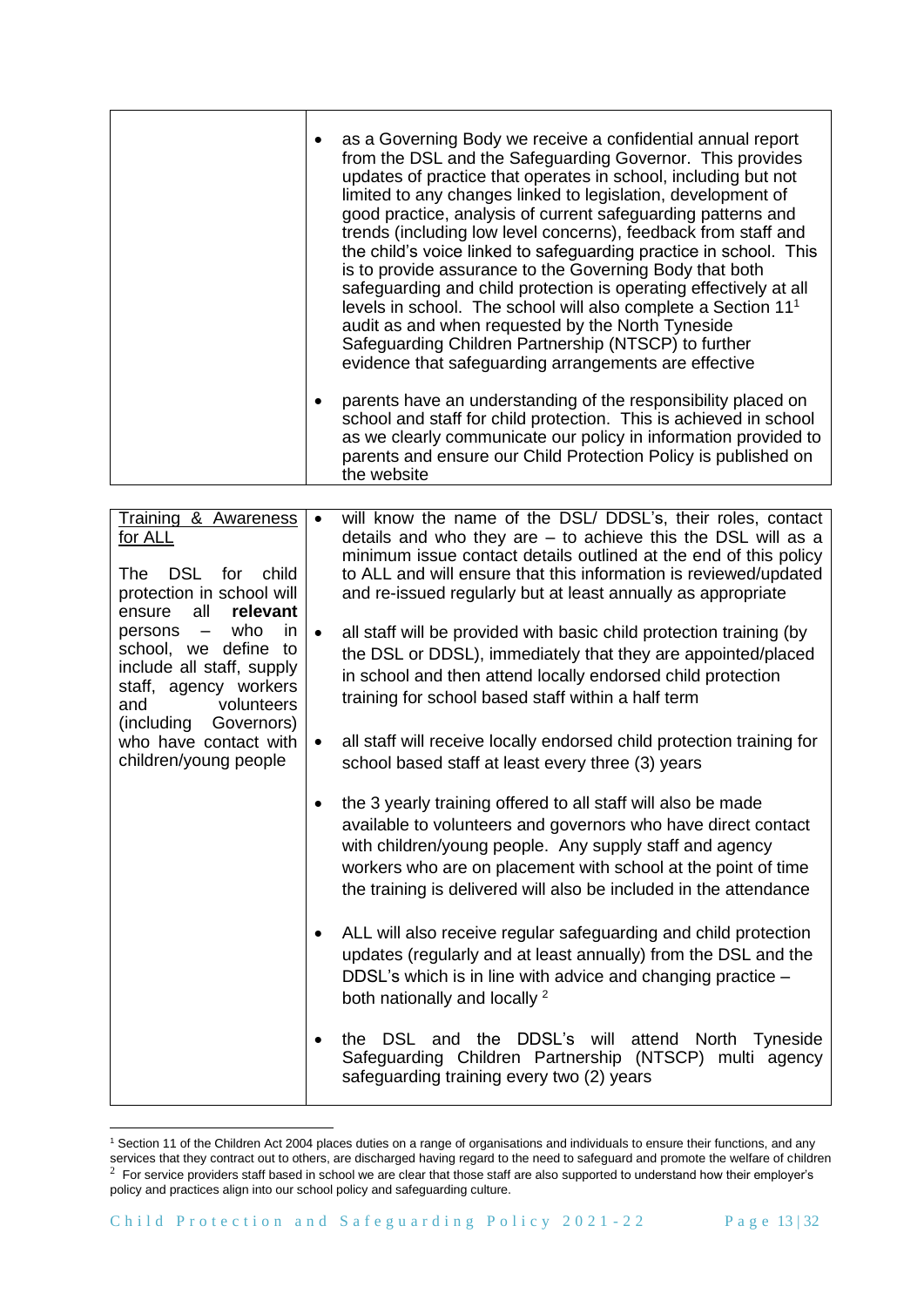| the DSL/DDSL are supported to update their knowledge and<br>skills on a periodic basis. This will be achieved by them<br>accessing e-bulletins, e-learning, briefings, network meetings,<br>via their appraisal/mentor process and in taking time to read<br>and digest safeguarding developments                                                                                                                                                                                                                                                                                                                          |
|----------------------------------------------------------------------------------------------------------------------------------------------------------------------------------------------------------------------------------------------------------------------------------------------------------------------------------------------------------------------------------------------------------------------------------------------------------------------------------------------------------------------------------------------------------------------------------------------------------------------------|
| opportunities are provided for staff to contribute to and shape<br>safeguarding arrangements and child protection policy and<br>protocols through regular Guidance Team and Year Team<br>(pastoral) meetings and an open door policy for access to the<br>DSL/DpDSL.                                                                                                                                                                                                                                                                                                                                                       |
| ALL are provided with additional reference documents -<br>٠<br>included within our policy to ensure that they understand:<br>who to contact when they have a concern (attached<br>$\circ$<br>as reference document A)<br>information relation to the other policies that operate<br>$\circ$<br>in school which support safeguarding and child<br>protection (attached as reference document B)<br>any amendments to practice where Covid-19<br>$\circ$<br>regulations require a change in staffing, contact with<br>children, other arrangements etc. (attached as<br>reference document C)                                |
| As the current KCSE includes research linked to Serious Case<br>Reviews <sup>1</sup> , we are aware of the dangers of failing to take appropriate<br>action to safeguard children. Poor safeguarding practice includes<br>failing to act on and refer the early signs of abuse and neglect, poor<br>record keeping, failing to listen to the views of the child, failing to re-<br>assess concerns when situations do not improve, not sharing<br>information with the right people within and between agencies,<br>sharing information too slowly and a lack of challenge to those who<br>appear not to be taking action. |
| Our practice promotes early identification, intervention, reporting<br>and support and we have in place practices to ensure that all<br>concerns, discussions and decisions made and the reasons for<br>those decisions are recorded in writing. Where staff have doubts,<br>they are clear that they must talk to the DSL or the DDSL's who will<br>ensure that information is appropriately recorded, reviewed and any<br>necessary actions taken                                                                                                                                                                        |
| Information and processes for providing Early Help, Prevention and<br>Intervention in North Tyneside can be found here                                                                                                                                                                                                                                                                                                                                                                                                                                                                                                     |

| Role & Responsibilities<br>of the DSL                                                                         | the DSL and the DDSL's are responsible for ensuring that ALL<br>$\bullet$<br>are issued with a copy of the current Keeping Children Safe in<br>Education - Information for all school and college staff (Part One)                           |
|---------------------------------------------------------------------------------------------------------------|----------------------------------------------------------------------------------------------------------------------------------------------------------------------------------------------------------------------------------------------|
| The DSL is clear on<br>their<br>role<br>and<br>responsibilities<br>for <sub>1</sub><br>safeguarding and child | and for those that work directly with children and school leaders,<br>Annex B (as appropriate) and ensure that individuals have read,<br>understood and are able to discharge their role and<br>responsibilities as set out in this document |

 $1$  An analysis of Serious Case Reviews can be found  $here$ </u>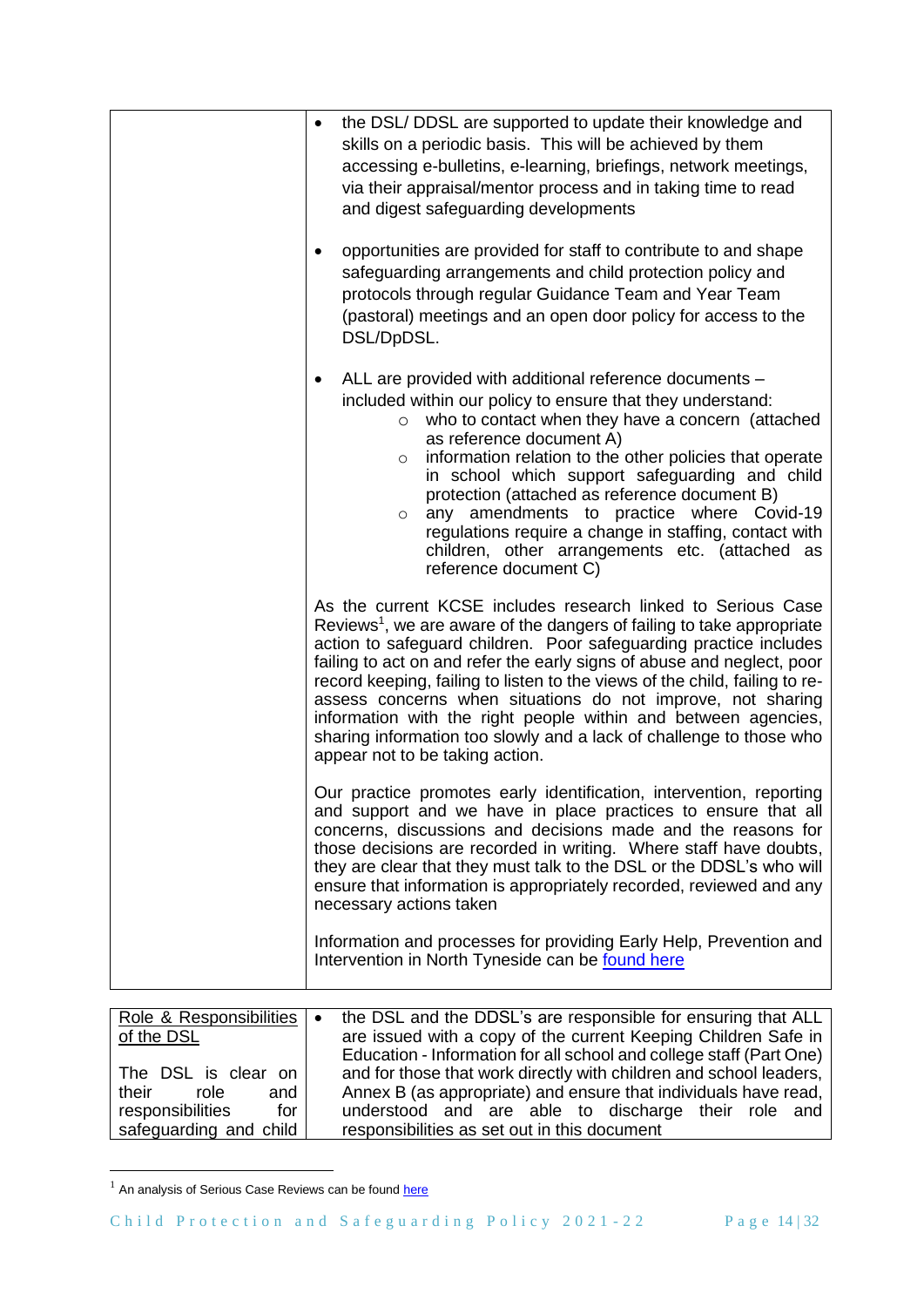| protection, understands<br>they cannot<br>that<br>delegate<br>this<br>responsibility and in<br>carrying out this role,<br>they are clear on what<br>they are responsible for<br>which ensures that all<br>relevant persons in<br>school are also clear on<br>the role of the DSL and<br>DDSL's | to ensure that all policies, procedures, guidance and practice are<br>in place in school to ensure effective safeguarding and child<br>protection and to ensure that those policies, procedures,<br>guidance and practice are updated and implemented in a timely<br>way<br>work with the Local Authority and other agencies to ensure that<br>$\bullet$<br>we are able fulfil our duties and responsibilities in relation to<br>safeguarding and child protection arrangements, which will<br>include but not be limited to completion of a return e.g. a Section<br>11 audit as and when requested by the North Tyneside<br>Safeguarding Children Partnership (NTSCP) |
|------------------------------------------------------------------------------------------------------------------------------------------------------------------------------------------------------------------------------------------------------------------------------------------------|-------------------------------------------------------------------------------------------------------------------------------------------------------------------------------------------------------------------------------------------------------------------------------------------------------------------------------------------------------------------------------------------------------------------------------------------------------------------------------------------------------------------------------------------------------------------------------------------------------------------------------------------------------------------------|
|                                                                                                                                                                                                                                                                                                | work to develop effective links with relevant agencies and co-<br>$\bullet$<br>operate as required with their enquiries regarding welfare and<br>child protection matters including attendance and written reports<br>at meetings                                                                                                                                                                                                                                                                                                                                                                                                                                       |
|                                                                                                                                                                                                                                                                                                | ensure that clear detailed written records of concerns about<br>$\bullet$<br>children (noting the date, event and action taken), even where<br>there is no need to refer the matter to Children's Services<br>immediately are maintained appropriately in school.<br>The<br>outcomes and decisions made will also be recorded                                                                                                                                                                                                                                                                                                                                           |
|                                                                                                                                                                                                                                                                                                | ensure all records are kept to the required standard/guidance,<br>$\bullet$<br>are secure, have limited access and in locked locations                                                                                                                                                                                                                                                                                                                                                                                                                                                                                                                                  |
|                                                                                                                                                                                                                                                                                                | to work closely with the Safeguarding Governor to ensure that<br>$\bullet$<br>they are clear on their role and responsibilities in relation to<br>safeguarding and to work within them throughout the year and in<br>production of the annual report to Governors and the Section 11<br>audit to North Tyneside Safeguarding Children Partnership<br>NTSCP as and when requested.                                                                                                                                                                                                                                                                                       |

| Safeguarding<br>in.<br>Practice<br>The DSL will ensure all<br>relevant persons: | ٠ | know that they have a professional responsibility for sharing<br>concerns about a child's safety and welfare with the DSL/ DDSL<br>in school and understand their personal responsibility with<br>regards to safeguarding and child protection matters in school                                                                                                                                                                                                                                                                                                                           |
|---------------------------------------------------------------------------------|---|--------------------------------------------------------------------------------------------------------------------------------------------------------------------------------------------------------------------------------------------------------------------------------------------------------------------------------------------------------------------------------------------------------------------------------------------------------------------------------------------------------------------------------------------------------------------------------------------|
|                                                                                 |   | understand that school staff are in an important position to identify<br>concerns early and provide help for children, where relevant and<br>linked to the <b>Local Threshold Guidelines</b> to prevent concerns<br>escalating                                                                                                                                                                                                                                                                                                                                                             |
|                                                                                 |   | ensure that all staff know what to do if a child tells them he/she is<br>being abused, neglected, harmed, or exploited (including from<br>another child/ren or young person and via online incidents) and<br>how to maintain appropriate levels of confidentiality whilst at the<br>same time liaising with the DSL, the DDSL's another member of<br>senior staff or children's social care. Staff should be aware that<br>they should never promise a child that they will not tell anyone<br>about an allegation $-$ as this may ultimately not be in the best<br>interests of the child |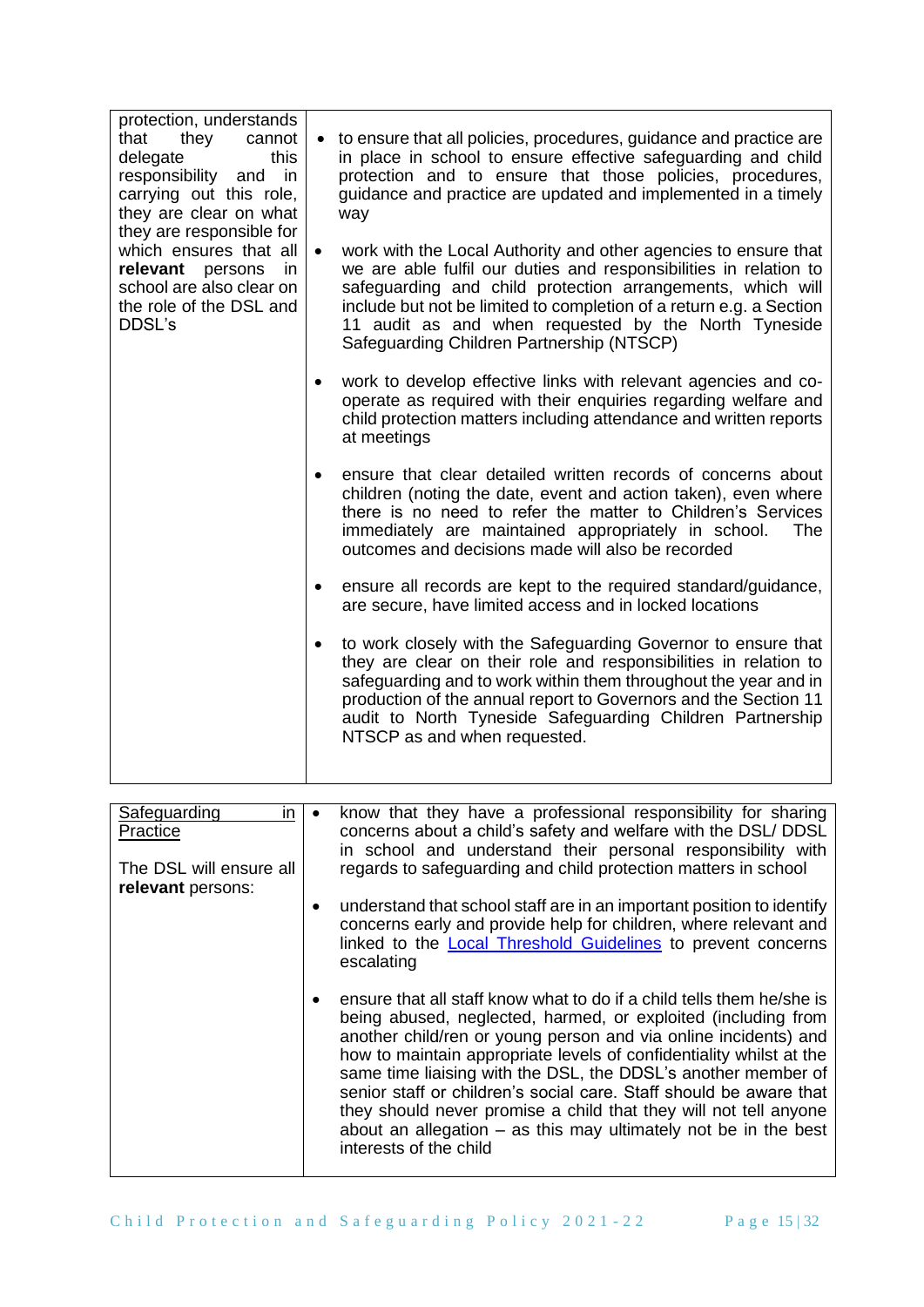|           | for teaching staff - the DSL and DDSL's will ensure that each<br>teacher understands their professional duties linked to Teachers<br>Standards and what is expected of them as a teaching<br>professional including following the Female Genital Mutilation<br>(FGM) mandatory reporting duty 1                                                                                                                                                                                                                                                                                                                                                                                                                 |
|-----------|-----------------------------------------------------------------------------------------------------------------------------------------------------------------------------------------------------------------------------------------------------------------------------------------------------------------------------------------------------------------------------------------------------------------------------------------------------------------------------------------------------------------------------------------------------------------------------------------------------------------------------------------------------------------------------------------------------------------|
|           | know that if a child/young person's situation does not appear to<br>be improving, the adult with concerns should press for<br>'reconsideration' - and should clearly understand what this<br>means and how this operates within the context of the child<br>protection policy                                                                                                                                                                                                                                                                                                                                                                                                                                   |
| $\bullet$ | understand that the local authority and NTSCP provide escalation<br>procedures as recommended from serious case reviews so a<br>culture of effective challenge is promoted. Escalation and<br>effective challenge procedures should be used when there are<br>disagreements between professionals, service areas and/or<br>individual services regarding decisions made about a child's<br>safety, welfare and/or well-being. Escalation and effective<br>challenge procedures are available here and paper copies will<br>also be available in school and paper copies will also be<br>available in the school staffroom for colleagues to access<br>who do not have day-to-day access to a school network/PC. |
|           | understand the need to be vigilant in identifying cases of<br>harm/abuse and are able to immediately report concerns when<br>they arise                                                                                                                                                                                                                                                                                                                                                                                                                                                                                                                                                                         |
| $\bullet$ | ensure all staff should be able to reassure children that they are<br>being taken seriously and that they will be supported including<br>incidents between peers                                                                                                                                                                                                                                                                                                                                                                                                                                                                                                                                                |
|           | • know that information a child/young person discloses regarding<br>harm/abuse of themselves or another child/young person must be<br>shared as appropriate, and cannot be kept secret                                                                                                                                                                                                                                                                                                                                                                                                                                                                                                                          |
|           | ensure confidentiality protocols are adhered to and information is<br>shared appropriately                                                                                                                                                                                                                                                                                                                                                                                                                                                                                                                                                                                                                      |
|           | know how to support and to respond to a child/young person who<br>tells of harm, abuse, exploitation, or other matters that have the<br>potential to be a cause for concern/harm by following the<br>following guidance                                                                                                                                                                                                                                                                                                                                                                                                                                                                                         |
|           | <b>RECEIVE</b>                                                                                                                                                                                                                                                                                                                                                                                                                                                                                                                                                                                                                                                                                                  |
| $\bullet$ | React calmly; be aware of your non-verbal messages                                                                                                                                                                                                                                                                                                                                                                                                                                                                                                                                                                                                                                                              |
|           | If you don't understand the child's communication method,<br>reassure the child, and find someone who can                                                                                                                                                                                                                                                                                                                                                                                                                                                                                                                                                                                                       |
| $\bullet$ | Don't interrogate the child, observe and listen, use active                                                                                                                                                                                                                                                                                                                                                                                                                                                                                                                                                                                                                                                     |
| ٠         | listening techniques<br>Don't stop a child who is freely recalling significant events                                                                                                                                                                                                                                                                                                                                                                                                                                                                                                                                                                                                                           |
| $\bullet$ | Keep responses short, simple, slow, quiet and gentle                                                                                                                                                                                                                                                                                                                                                                                                                                                                                                                                                                                                                                                            |

<sup>&</sup>lt;sup>1</sup> 1 If a teacher, in the course of their work in the profession, discovers that an act of FGM appears to have been carried out on a girl under the age of 18, the teacher must report this to the police. See Annex B of the current KCSE for further details and the Home office Procedural information which can be found [here](https://assets.publishing.service.gov.uk/government/uploads/system/uploads/attachment_data/file/573782/FGM_Mandatory_Reporting_-_procedural_information_nov16_FINAL.pdf)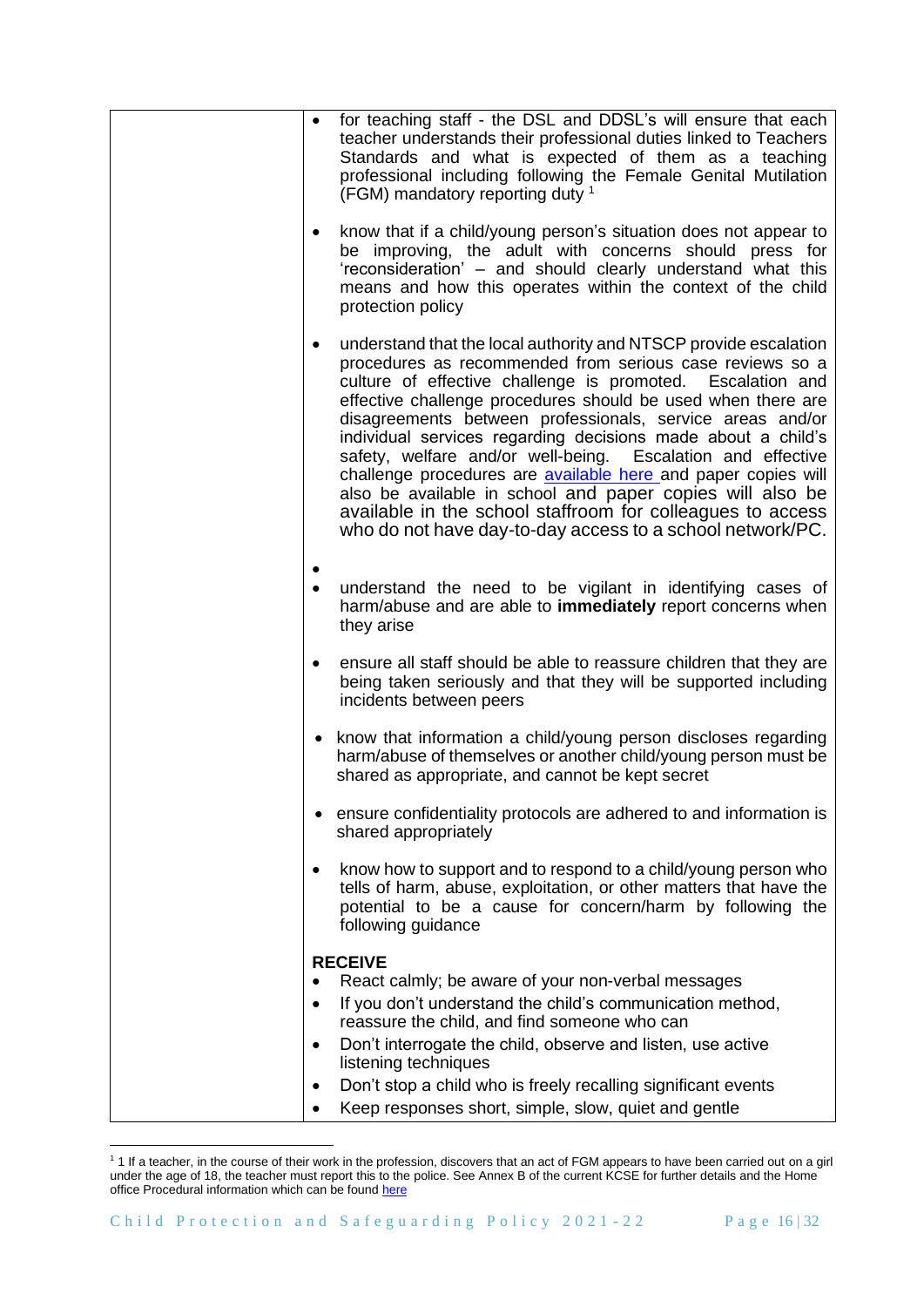| <b>REASSURE</b><br>Tell the child they are not to blame; and have done the right<br>$\bullet$<br>thing by telling you<br>Tell the child what will happen next; be honest about what you<br>٠<br>can and can't do<br>Don't promise confidentiality; say to the child, 'Some things are<br>$\bullet$<br>so important I might have to tell them to somebody else'<br><b>REACT</b><br>Explain what you have to do next and whom you have to tell<br>Inform the Designated Safeguarding Lead (DSL) or DDSL<br>immediately<br>understands that the Head teacher, DSL or the DDSL in school<br>$\bullet$<br>will disclose any information about a pupil to other members of<br>staff on a need to know basis only<br>recognise their duty and feel able to raise concerns about poor or<br>unsafe practice in regard to children/young people and know that<br>those concerns will be:<br>addressed<br>$\bullet$<br>managed sensitively and effectively<br>$\bullet$<br>dealt with in a timely manner<br>$\bullet$<br>dealt with in accordance with schools agreed<br>$\bullet$<br>policies/practices, including the reporting of low level<br>concerns policy and Whistleblowing Policy<br>understand that if they have a concern about another adult in<br>school (including supply staff, agency workers, volunteers,<br>governors, other staff/adults - including but not limited to Local<br>Authority, Health, etc) they must refer the matter to the Head<br>Teacher (whose contact details are noted at the end of this<br>document). Where the concerns are about the Head Teacher,<br>they should refer the matter to Chair of Governors (whose contact<br>details are noted at the end of this document) - as outlined in Part<br>4 of the current KCSE and as noted to all adults in school as part<br>of induction and training protocols<br>ensure that staff are able to recognise that children are capable<br>of abusing their peers and ensure that the child protection<br>arrangements in school have in place procedures to minimise the<br>risk of peer on peer/child on child abuse and how such allegations<br>are managed<br>Peer on peer abuse is most likely to include the following which cam<br>often have online elements: |
|----------------------------------------------------------------------------------------------------------------------------------------------------------------------------------------------------------------------------------------------------------------------------------------------------------------------------------------------------------------------------------------------------------------------------------------------------------------------------------------------------------------------------------------------------------------------------------------------------------------------------------------------------------------------------------------------------------------------------------------------------------------------------------------------------------------------------------------------------------------------------------------------------------------------------------------------------------------------------------------------------------------------------------------------------------------------------------------------------------------------------------------------------------------------------------------------------------------------------------------------------------------------------------------------------------------------------------------------------------------------------------------------------------------------------------------------------------------------------------------------------------------------------------------------------------------------------------------------------------------------------------------------------------------------------------------------------------------------------------------------------------------------------------------------------------------------------------------------------------------------------------------------------------------------------------------------------------------------------------------------------------------------------------------------------------------------------------------------------------------------------------------------------------------------------------------------------------------------------------------------------|
|                                                                                                                                                                                                                                                                                                                                                                                                                                                                                                                                                                                                                                                                                                                                                                                                                                                                                                                                                                                                                                                                                                                                                                                                                                                                                                                                                                                                                                                                                                                                                                                                                                                                                                                                                                                                                                                                                                                                                                                                                                                                                                                                                                                                                                                    |
|                                                                                                                                                                                                                                                                                                                                                                                                                                                                                                                                                                                                                                                                                                                                                                                                                                                                                                                                                                                                                                                                                                                                                                                                                                                                                                                                                                                                                                                                                                                                                                                                                                                                                                                                                                                                                                                                                                                                                                                                                                                                                                                                                                                                                                                    |
|                                                                                                                                                                                                                                                                                                                                                                                                                                                                                                                                                                                                                                                                                                                                                                                                                                                                                                                                                                                                                                                                                                                                                                                                                                                                                                                                                                                                                                                                                                                                                                                                                                                                                                                                                                                                                                                                                                                                                                                                                                                                                                                                                                                                                                                    |
|                                                                                                                                                                                                                                                                                                                                                                                                                                                                                                                                                                                                                                                                                                                                                                                                                                                                                                                                                                                                                                                                                                                                                                                                                                                                                                                                                                                                                                                                                                                                                                                                                                                                                                                                                                                                                                                                                                                                                                                                                                                                                                                                                                                                                                                    |
|                                                                                                                                                                                                                                                                                                                                                                                                                                                                                                                                                                                                                                                                                                                                                                                                                                                                                                                                                                                                                                                                                                                                                                                                                                                                                                                                                                                                                                                                                                                                                                                                                                                                                                                                                                                                                                                                                                                                                                                                                                                                                                                                                                                                                                                    |
|                                                                                                                                                                                                                                                                                                                                                                                                                                                                                                                                                                                                                                                                                                                                                                                                                                                                                                                                                                                                                                                                                                                                                                                                                                                                                                                                                                                                                                                                                                                                                                                                                                                                                                                                                                                                                                                                                                                                                                                                                                                                                                                                                                                                                                                    |
|                                                                                                                                                                                                                                                                                                                                                                                                                                                                                                                                                                                                                                                                                                                                                                                                                                                                                                                                                                                                                                                                                                                                                                                                                                                                                                                                                                                                                                                                                                                                                                                                                                                                                                                                                                                                                                                                                                                                                                                                                                                                                                                                                                                                                                                    |
|                                                                                                                                                                                                                                                                                                                                                                                                                                                                                                                                                                                                                                                                                                                                                                                                                                                                                                                                                                                                                                                                                                                                                                                                                                                                                                                                                                                                                                                                                                                                                                                                                                                                                                                                                                                                                                                                                                                                                                                                                                                                                                                                                                                                                                                    |
|                                                                                                                                                                                                                                                                                                                                                                                                                                                                                                                                                                                                                                                                                                                                                                                                                                                                                                                                                                                                                                                                                                                                                                                                                                                                                                                                                                                                                                                                                                                                                                                                                                                                                                                                                                                                                                                                                                                                                                                                                                                                                                                                                                                                                                                    |
|                                                                                                                                                                                                                                                                                                                                                                                                                                                                                                                                                                                                                                                                                                                                                                                                                                                                                                                                                                                                                                                                                                                                                                                                                                                                                                                                                                                                                                                                                                                                                                                                                                                                                                                                                                                                                                                                                                                                                                                                                                                                                                                                                                                                                                                    |
|                                                                                                                                                                                                                                                                                                                                                                                                                                                                                                                                                                                                                                                                                                                                                                                                                                                                                                                                                                                                                                                                                                                                                                                                                                                                                                                                                                                                                                                                                                                                                                                                                                                                                                                                                                                                                                                                                                                                                                                                                                                                                                                                                                                                                                                    |
|                                                                                                                                                                                                                                                                                                                                                                                                                                                                                                                                                                                                                                                                                                                                                                                                                                                                                                                                                                                                                                                                                                                                                                                                                                                                                                                                                                                                                                                                                                                                                                                                                                                                                                                                                                                                                                                                                                                                                                                                                                                                                                                                                                                                                                                    |
|                                                                                                                                                                                                                                                                                                                                                                                                                                                                                                                                                                                                                                                                                                                                                                                                                                                                                                                                                                                                                                                                                                                                                                                                                                                                                                                                                                                                                                                                                                                                                                                                                                                                                                                                                                                                                                                                                                                                                                                                                                                                                                                                                                                                                                                    |
|                                                                                                                                                                                                                                                                                                                                                                                                                                                                                                                                                                                                                                                                                                                                                                                                                                                                                                                                                                                                                                                                                                                                                                                                                                                                                                                                                                                                                                                                                                                                                                                                                                                                                                                                                                                                                                                                                                                                                                                                                                                                                                                                                                                                                                                    |
|                                                                                                                                                                                                                                                                                                                                                                                                                                                                                                                                                                                                                                                                                                                                                                                                                                                                                                                                                                                                                                                                                                                                                                                                                                                                                                                                                                                                                                                                                                                                                                                                                                                                                                                                                                                                                                                                                                                                                                                                                                                                                                                                                                                                                                                    |
| • bullying (including cyberbullying, prejudice-based and<br>discriminatory bullying).                                                                                                                                                                                                                                                                                                                                                                                                                                                                                                                                                                                                                                                                                                                                                                                                                                                                                                                                                                                                                                                                                                                                                                                                                                                                                                                                                                                                                                                                                                                                                                                                                                                                                                                                                                                                                                                                                                                                                                                                                                                                                                                                                              |
| • abuse in intimate personal relationships between peers.<br>• physical abuse such as hitting, kicking, shaking, biting, hair                                                                                                                                                                                                                                                                                                                                                                                                                                                                                                                                                                                                                                                                                                                                                                                                                                                                                                                                                                                                                                                                                                                                                                                                                                                                                                                                                                                                                                                                                                                                                                                                                                                                                                                                                                                                                                                                                                                                                                                                                                                                                                                      |
| pulling, or otherwise causing physical harm<br>• sexual violence, such as rape, assault by penetration and                                                                                                                                                                                                                                                                                                                                                                                                                                                                                                                                                                                                                                                                                                                                                                                                                                                                                                                                                                                                                                                                                                                                                                                                                                                                                                                                                                                                                                                                                                                                                                                                                                                                                                                                                                                                                                                                                                                                                                                                                                                                                                                                         |
| sexual assault.                                                                                                                                                                                                                                                                                                                                                                                                                                                                                                                                                                                                                                                                                                                                                                                                                                                                                                                                                                                                                                                                                                                                                                                                                                                                                                                                                                                                                                                                                                                                                                                                                                                                                                                                                                                                                                                                                                                                                                                                                                                                                                                                                                                                                                    |
| • sexual harassment, such as sexual comments, remarks,<br>jokes, and online sexual harassment, which may be<br>standalone or part of a broader pattern of abuse.                                                                                                                                                                                                                                                                                                                                                                                                                                                                                                                                                                                                                                                                                                                                                                                                                                                                                                                                                                                                                                                                                                                                                                                                                                                                                                                                                                                                                                                                                                                                                                                                                                                                                                                                                                                                                                                                                                                                                                                                                                                                                   |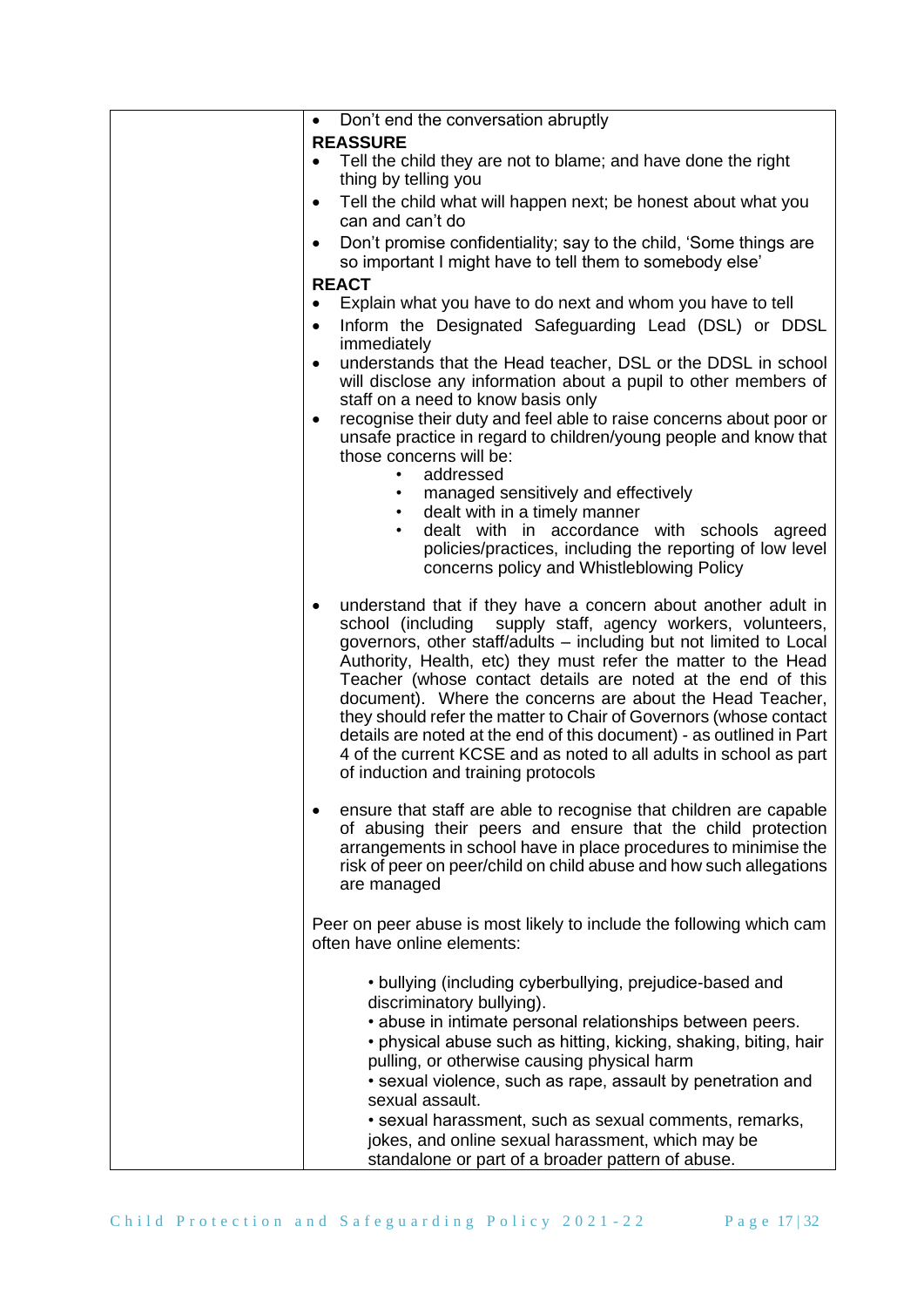|                                                                                                                                 | • causing someone to engage in sexual activity without<br>consent, such as forcing someone to strip, touch themselves<br>sexually, or to engage in sexual activity with a third party.<br>• consensual and non-consensual sharing of nudes and<br>semi nudes' images and or videos (also known as sexting or<br>youth produced sexual imagery).<br>• upskirting, which typically involves taking a picture under a<br>person's clothing without their permission.<br>. initiation/hazing type violence and rituals (this could include<br>activities involving harassment, abuse or humiliation used as<br>a way of initiating a person into a group and may also<br>include an online element).<br>our full school procedures on peer on peer/child on child abuse<br>reflects the different forms this abuse can take and is clear that<br>this is abuse and will not be tolerated. This can found in a<br>separate peer on peer/child on child abuse policy document<br>the procedures for peer on peer/child on child also notes how<br>victims of this abuse will be supported in school and considers<br>the issues as outlined in Part 5 of the current KCSE regarding<br>child on child sexual violence and sexual harassment where<br>relevant |
|---------------------------------------------------------------------------------------------------------------------------------|---------------------------------------------------------------------------------------------------------------------------------------------------------------------------------------------------------------------------------------------------------------------------------------------------------------------------------------------------------------------------------------------------------------------------------------------------------------------------------------------------------------------------------------------------------------------------------------------------------------------------------------------------------------------------------------------------------------------------------------------------------------------------------------------------------------------------------------------------------------------------------------------------------------------------------------------------------------------------------------------------------------------------------------------------------------------------------------------------------------------------------------------------------------------------------------------------------------------------------------------------------|
| <b>Working with Others</b><br>DSL for<br>child<br>The<br>protection in school will<br>co-ordinate and lead on<br>the following: | undertaking appropriate discussion with parents prior to<br>involvement of another agency unless doing so would place the<br>child/young person at risk of further significant harm<br>contacting the Children's Social Care Front Door service for<br>information, advice and/or guidance (including use of the MASH<br>professional helpline), following the early help pathway where<br>relevant, or to make a referral where there are concerns about<br>harm a child/young person<br>ensuring that all relevant persons who have contact with<br>children/young people know what to do if they have any<br>concerns about a child, including referring the matter to the<br>DSL or the DDSL<br>ensuring that any staff member is aware that they can make a<br>referral to Children's Social Care Front Door Service should<br>circumstances require this. They should then report any<br>actions to the DSL/DDSL as soon as is practically possible                                                                                                                                                                                                                                                                                               |
|                                                                                                                                 | reporting an unexplained school absence to the child/young<br>person's Social Worker or Children's Social Care Front Door<br>service where there is a pupil who is subject to a child protection<br>plan or a Looked After Child - the Designated Teacher for<br>Looked After Children must also be informed, and confirm that<br>this will operate as a first day response or as agreed as part of<br>any inter-agency plan in place                                                                                                                                                                                                                                                                                                                                                                                                                                                                                                                                                                                                                                                                                                                                                                                                                   |
|                                                                                                                                 | ensuring that the school have in place a Designated Teacher for<br>looked-after children and previously looked-after children, and<br>that their contact details are noted in the information attached at<br>the end of this policy                                                                                                                                                                                                                                                                                                                                                                                                                                                                                                                                                                                                                                                                                                                                                                                                                                                                                                                                                                                                                     |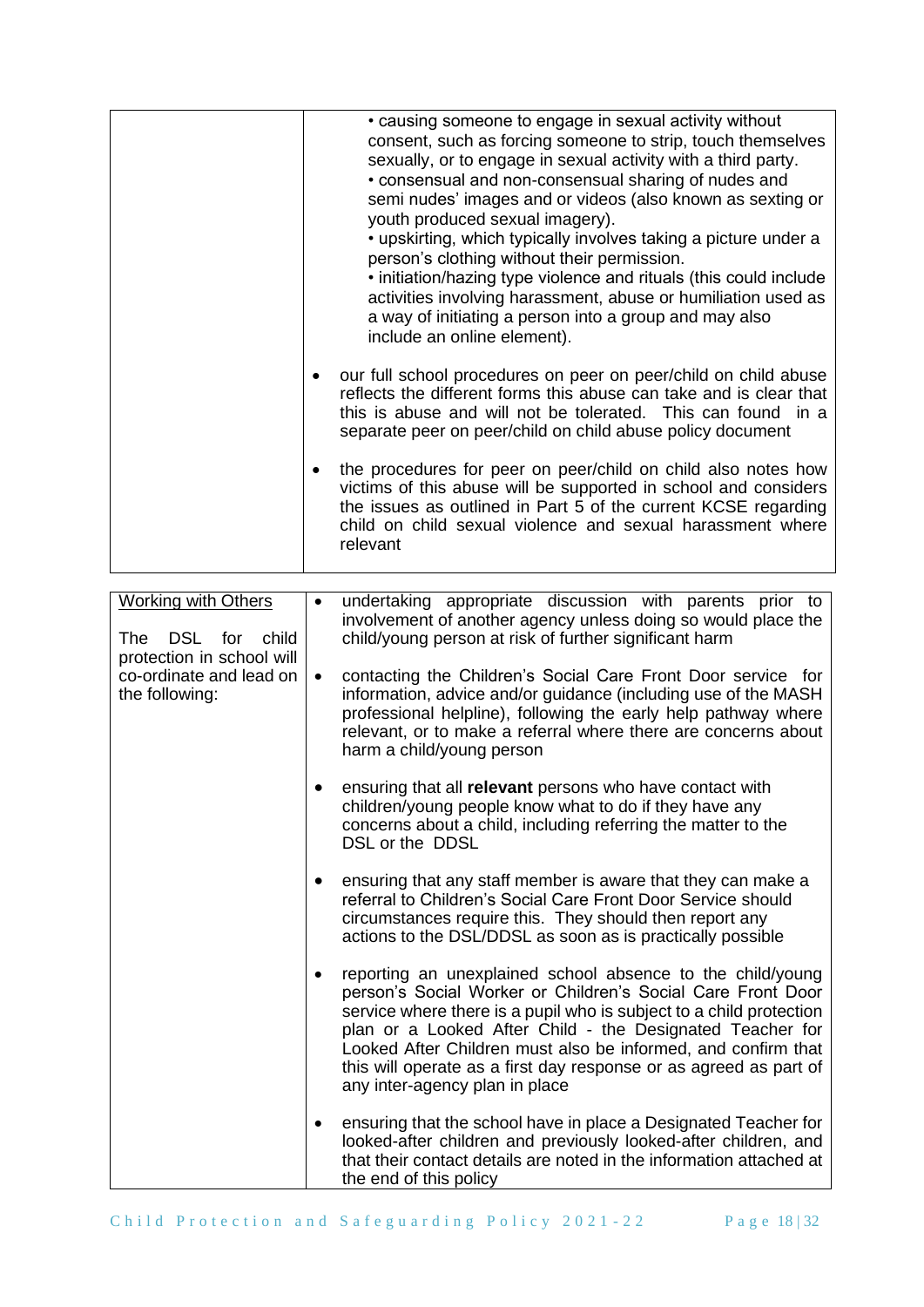| $\bullet$ | The DSL will work with work with the headteacher and relevant<br>strategic leads (such as the Designated Teacher for looked-after<br>children and previously looked-after children) to ensure children<br>who have been allocated social worker or have previously been<br>allocated a social worker are supported with their welfare and<br>educational outcomes. This is in line with the recent review of<br>Children in Need. <sup>1</sup> ), |
|-----------|---------------------------------------------------------------------------------------------------------------------------------------------------------------------------------------------------------------------------------------------------------------------------------------------------------------------------------------------------------------------------------------------------------------------------------------------------|
| $\bullet$ | work with the Virtual School Head within the Local Authority to<br>discuss and agree how funding can best be used to support the<br>progress of these children in school and meet their needs                                                                                                                                                                                                                                                     |
| $\bullet$ | recognise that children with special educational need (SEN) and<br>disabilities can face additional safeguarding challenges (see<br>section below). The child protection procedures and practices<br>which operate in school reflect the fact that additional barriers<br>can exist when recognising abuse and neglect in this group of<br>children                                                                                               |
| $\bullet$ | when teaching about safeguarding, a one size fits all approach<br>may not be appropriate for all children especially those with<br>SEND or who have been victims of abuse                                                                                                                                                                                                                                                                         |
| $\bullet$ | operational policy and practice in school reflects and provides<br>for children to have learning experiences including care and<br>accommodation, for short periods of time, by a host family to<br>which they are not related at set out in Annex E of the current<br><b>KCSE</b>                                                                                                                                                                |

| Teaching & Learning<br>and<br><b>Curriculum</b><br>The DSL will be | children are taught about safeguarding, including online,<br>through teaching and learning opportunities, as part of<br>providing a broad and balanced curriculum. This will include<br>covering relevant issues through personal, social, health and<br>economic education (PSHE) including relationship and sex<br>education $(RSE)^2$ |
|--------------------------------------------------------------------|------------------------------------------------------------------------------------------------------------------------------------------------------------------------------------------------------------------------------------------------------------------------------------------------------------------------------------------|
| required to ensure:                                                | that as we increasingly work online we ensure that our children<br>are safeguarded from potentially harmful and inappropriate<br>online material. We have appropriate filters and monitoring<br>systems in place                                                                                                                         |
|                                                                    | the appropriate filters and monitoring systems that we have in<br>place do not "over block", nor do they lead to unreasonable<br>restrictions as to what children can be taught with regards to<br>online teaching and safeguarding                                                                                                      |
|                                                                    | the governing body carry out an annual review of their<br>approach to online safety, supported by an annual risk<br>assessment that considers and reflects the risks children face                                                                                                                                                       |

<sup>&</sup>lt;sup>1</sup> [DfE Review of Children in Need, June 2019](https://www.gov.uk/government/publications/review-of-children-in-need/review-of-children-in-need)

 $^2$  The government has made regulations making Relationship Education (for all primary pupils) and Relationship and Sex Education (for all secondary pupils) and Health Education (for all pupils in state-funded schools) compulsory from September 2020. Guidance [available here.](https://www.gov.uk/government/publications/relationships-education-relationships-and-sex-education-rse-and-health-education/implementation-of-relationships-education-relationships-and-sex-education-and-health-education-2020-to-2021)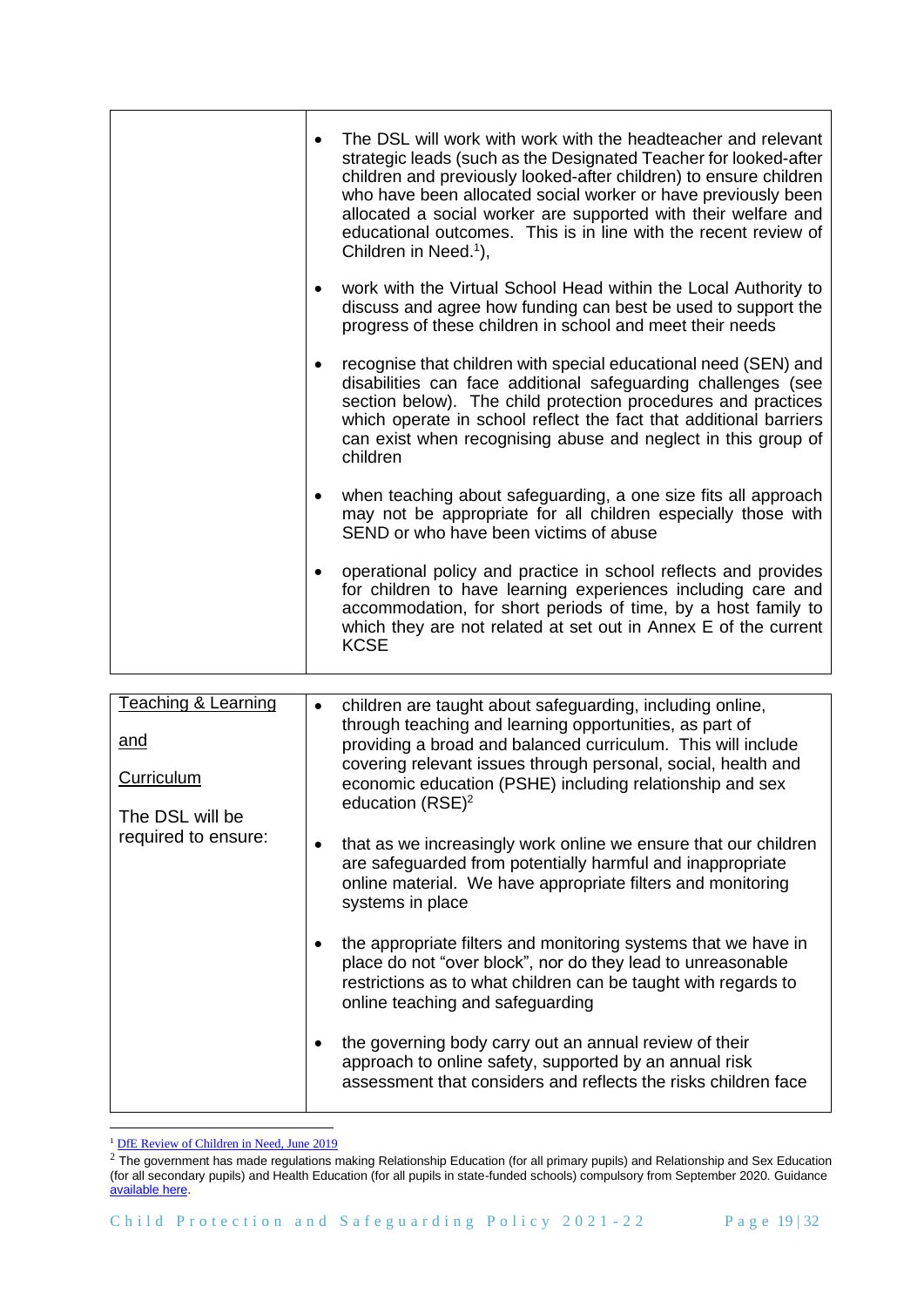| $\bullet$ | in accordance Part 2 and Annex D of the current KCSE we<br>have in place a policy that recognises that technology has<br>become a significant component of many safeguarding issues.<br>We have in place an effective approach to online safety which<br>empowers school to protect and educate the whole school<br>community in the use of technology <sup>1</sup> and have established<br>mechanisms to identify, intervene and escalate any incident<br>where appropriate |
|-----------|------------------------------------------------------------------------------------------------------------------------------------------------------------------------------------------------------------------------------------------------------------------------------------------------------------------------------------------------------------------------------------------------------------------------------------------------------------------------------|
|           | staff have an awareness of risk-taking behaviours which put<br>children in danger linked to the likes of drug taking, alcohol<br>abuse, deliberately missing education, gang or organised crime<br>involvement and sharing nudes or semi-nudes which is also<br>known as youth produced sexual imagery <sup>2</sup>                                                                                                                                                          |
|           | staff have an awareness issues can manifest themselves via<br>peer on peer/child on child abuse. This can include (but is not<br>limited to): abuse within intimate partner relationships; bullying<br>(including<br>cyberbullying);<br>sexual<br>violence<br>sexual,<br>and<br>harassment; physical abuse such as hitting, kicking, shaking,<br>biting, hair pulling, or otherwise causing physical harm; sexting<br>and initiation/hazing type violence and rituals.       |
| $\bullet$ | staff are clear on school policy and procedures for managing<br>peer on peer/child on child abuse including child on child<br>sexual violence and sexual harassment as outlined in part 5 of<br>the current KCSE                                                                                                                                                                                                                                                             |
| $\bullet$ | All staff should be able to reassure victims that they are being<br>taken seriously and that they will be supported and kept safe. A<br>victim should never be given the impression that they are<br>creating a problem by reporting abuse, sexual violence, or<br>sexual harassment. Nor should a victim ever be made to feel<br>ashamed for making a report                                                                                                                |
|           | ensure (alleged) perpetrators are offered support as they may<br>also have unmet needs and any child will likely experience<br>stress as a result of being the subject of allegations and/or<br>negative reactions by their peers to the allegations against<br>them                                                                                                                                                                                                         |

# **3. SUPPORTING PUPILS**

In school we recognise that children/young people, who are harmed, abused or witness violence/abuse may find it difficult to develop a sense of self-worth, they may feel helplessness, humiliation and some sense of self-blame.

School may be the only stable, secure and predictable element in the lives of children/young person at risk. Nevertheless, when at school their behaviour may be challenging and defiant or they may be withdrawn. We recognise that some children/young people actually adopt abusive behaviours and that these children/young people must be referred on for appropriate support and intervention.

<sup>&</sup>lt;sup>1</sup> See DfE guidance on Teaching Online Safety in School[s available here](https://www.gov.uk/government/publications/teaching-online-safety-in-schools)

<sup>&</sup>lt;sup>2</sup> Guidance is available i[n Sharing nudes and semi-nudes: how to respond to an incident \(overview\) -](https://www.gov.uk/government/publications/sharing-nudes-and-semi-nudes-advice-for-education-settings-working-with-children-and-young-people/sharing-nudes-and-semi-nudes-how-to-respond-to-an-incident-overview) GOV.UK (www.gov.uk)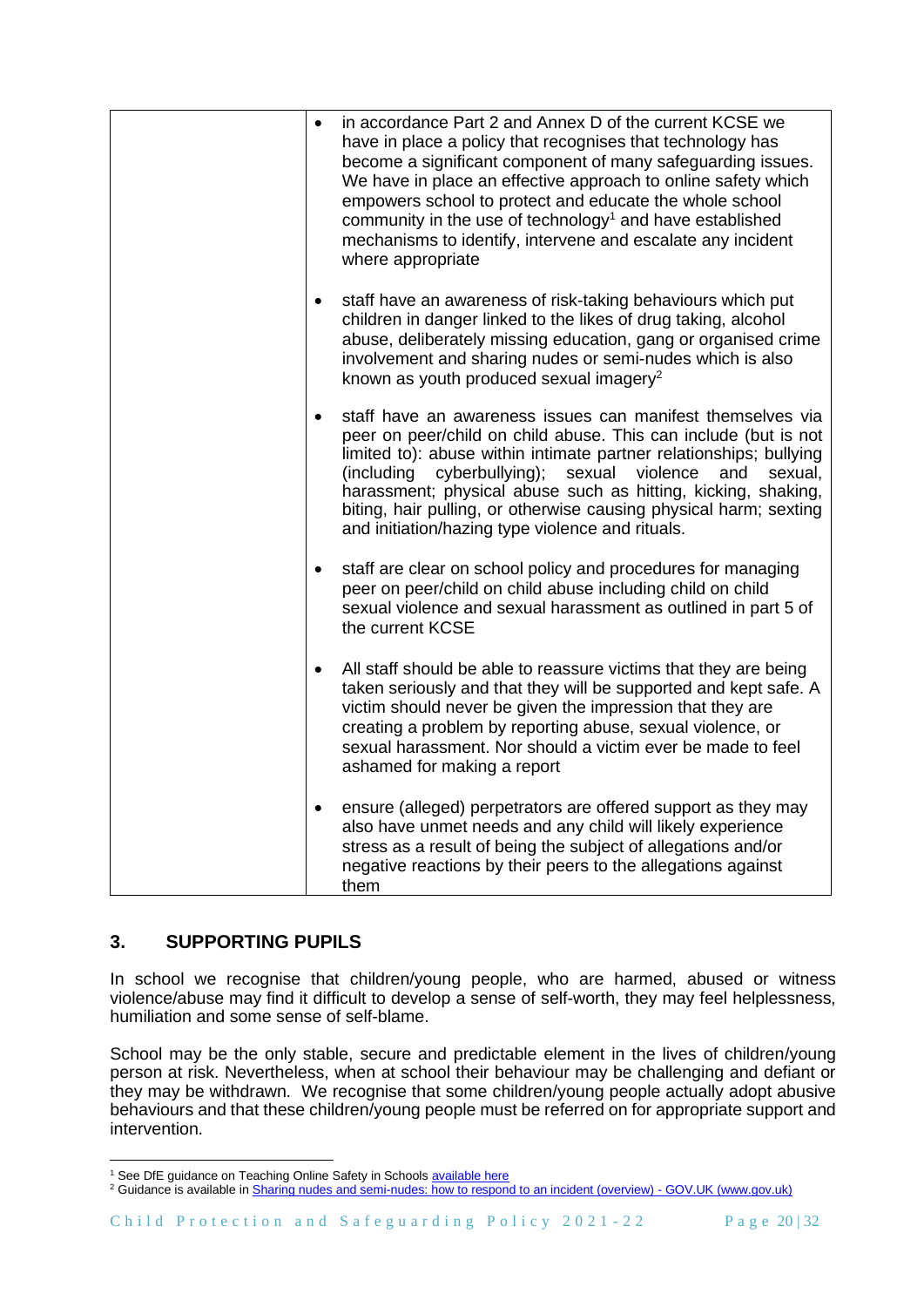| will<br>school<br>In<br>we<br>endeavour to support<br>the pupils through: | $\bullet$ | the content of the curriculum to encourage self-esteem and self-<br>motivation                                                                                                                                                                                                                                                                                                                                                                                                                                                                                                                 |
|---------------------------------------------------------------------------|-----------|------------------------------------------------------------------------------------------------------------------------------------------------------------------------------------------------------------------------------------------------------------------------------------------------------------------------------------------------------------------------------------------------------------------------------------------------------------------------------------------------------------------------------------------------------------------------------------------------|
|                                                                           | $\bullet$ | the school ethos which promotes a positive, supportive, and<br>secure environment and gives pupils a sense of being valued                                                                                                                                                                                                                                                                                                                                                                                                                                                                     |
|                                                                           | $\bullet$ | the school's pupil behaviour policy which is aimed at supporting<br>vulnerable pupils in school including those with mental health<br>difficulties                                                                                                                                                                                                                                                                                                                                                                                                                                             |
|                                                                           | $\bullet$ | ensuring all staff being aware of their responsibility to provide a<br>consistent approach, which focuses on pupil behaviours but<br>does not damage the child/young person's sense of self-worth.                                                                                                                                                                                                                                                                                                                                                                                             |
|                                                                           | $\bullet$ | endeavouring to ensure that the pupil fully understands the<br>consequences of unacceptable behaviour in such a way that<br>preserves self-esteem<br>and<br>encourages future<br>positive<br>relationships with peers                                                                                                                                                                                                                                                                                                                                                                          |
|                                                                           | $\bullet$ | liaison with other agencies as appropriate which support the<br>pupil including child and adolescence mental health services<br>where appropriate                                                                                                                                                                                                                                                                                                                                                                                                                                              |
|                                                                           | ٠         | a commitment to develop productive and supportive<br>relationships with parents whenever it is in a pupil's best interest<br>to do so                                                                                                                                                                                                                                                                                                                                                                                                                                                          |
|                                                                           | $\bullet$ | recognition that children/young people living in a home<br>environment where there is risk, e.g. domestic abuse, drug or<br>alcohol abuse, other health or wellbeing concerns, are<br>vulnerable and in need of support and protection                                                                                                                                                                                                                                                                                                                                                         |
|                                                                           | $\bullet$ | fully support children as victims of abuse where they have been<br>forced and/or coerced into behaviours that have resulted in<br>harmful, risky and exploitative situations such as criminal or<br>sexual exploitation, radicalisation, forced labour etc.                                                                                                                                                                                                                                                                                                                                    |
|                                                                           |           | vigilantly monitoring children/young people's welfare, keeping<br>records (separate to child/young person's school record and in<br>accordance with the schools record management practices) and<br>notifying relevant services as soon as there is a recurrence of a<br>concern                                                                                                                                                                                                                                                                                                               |
|                                                                           |           | ensuring that when a pupil subject to a child protection plan<br>leaves or the school holds relevant safeguarding information,<br>this will be transferred to the new school within 5 days for an in-<br>year transfer or within the first 5 days of the start of a new term<br>as this will help them put in place the right support to safeguard<br>this child and to help the child thrive in the school. This will be<br>transferred separately from the main pupil file (in accordance<br>with the current KCSE), ensuring secure transit and<br>confirmation of receipt will be obtained |
| <b>Special Educational</b><br>Needs (SEN) and<br><b>Disability</b>        |           | We recognise that statistically children/young people with disabilities<br>and/or behavioural difficulties are more vulnerable to harm/abuse.<br>School staff who deal with children/young people with disabilities,<br>sensory impairments and/or emotional and behaviour problems                                                                                                                                                                                                                                                                                                            |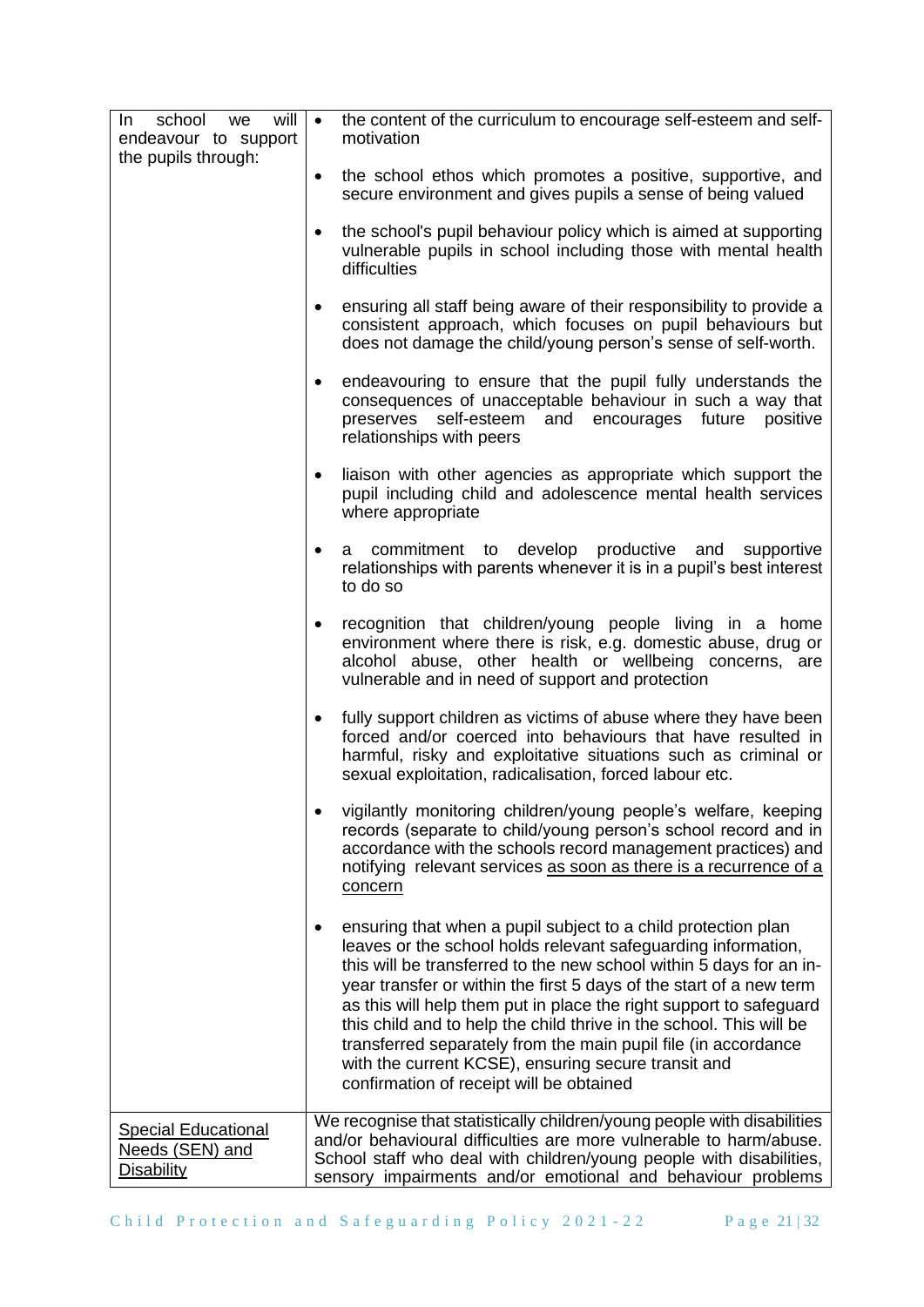| recognise that these children can face additional safeguarding<br>challenges such as                                                                                                                                                                                                                                                                                                                                                                                                                                                                               |
|--------------------------------------------------------------------------------------------------------------------------------------------------------------------------------------------------------------------------------------------------------------------------------------------------------------------------------------------------------------------------------------------------------------------------------------------------------------------------------------------------------------------------------------------------------------------|
| assumptions that indicators of possible abuse such as<br>$\bullet$<br>behaviours, mood and injury automatically relate to a child's<br>disability without further exploration<br>being more prone to peer group isolation or bullying<br>$\bullet$<br>(including prejudiced based bullying) than other children<br>that children with SEN and disabilities can<br>be<br>$\bullet$<br>disproportionally impacted by things like bullying - without<br>outwardly showing any signs; and<br>• communication barriers and difficulties in overcoming these<br>barriers |
| To address these additional challenges, staff are made aware of<br>these increased vulnerabilities for children/young people with<br>SEND.                                                                                                                                                                                                                                                                                                                                                                                                                         |

# **4. PREVENTING UNSUITABLE PEOPLE FROM WORKING WITH CHILDREN/YOUNG PEOPLE**

| In school we will: |           | operate Safe Recruitment practices including ensuring<br>appropriate Data Barring Service (DBS) and reference checks<br>are undertaken according to the current KCSE for all staff,<br>supply staff, agency workers and volunteers (including<br>Governors) before individuals are appointed or placed into<br>school                                                                                                                                                                                                                                                         |
|--------------------|-----------|-------------------------------------------------------------------------------------------------------------------------------------------------------------------------------------------------------------------------------------------------------------------------------------------------------------------------------------------------------------------------------------------------------------------------------------------------------------------------------------------------------------------------------------------------------------------------------|
|                    | $\bullet$ | ensure that at least one member of the governing body and the<br>Head teacher is trained in Safe Recruitment Practices and at<br>least one person who conducts the interview has completed<br>safer recruitment training                                                                                                                                                                                                                                                                                                                                                      |
|                    | $\bullet$ | ensure that all Governors in maintained schools have in place an<br>enhanced DBS certificate without barred list check unless they<br>are also in regulated activity and a Section 128 check regarding<br>the management of a school <sup>1</sup>                                                                                                                                                                                                                                                                                                                             |
|                    | $\bullet$ | ensure that all staff, supply staff, agency workers and volunteers<br>(including governors) are appropriately inducted and supported<br>following their appointment                                                                                                                                                                                                                                                                                                                                                                                                           |
|                    | $\bullet$ | ensure that all staff, supply staff, agency workers and<br>volunteers (including Governors) are aware of the need for<br>maintaining appropriate and professional boundaries in their<br>relationships with pupils and parents including having access to<br>the school's code of conduct (which included procedures for<br>reporting low level concerns), and the Safer Consortium's<br>'Safer Working Practices for Adults who work with Children and<br>Young People'. Please note, from April 2020, this also<br>included an addendum in relation to potential changes to |

 $11$  In accordance with Paragraph 138 and 144-147 of KSCE 2020 which notes a person prohibited under S128 is also disqualified from holding or continuing to hold office as a governor of a maintained school (e.g., Community or Foundation School (Church or Learning Trust)).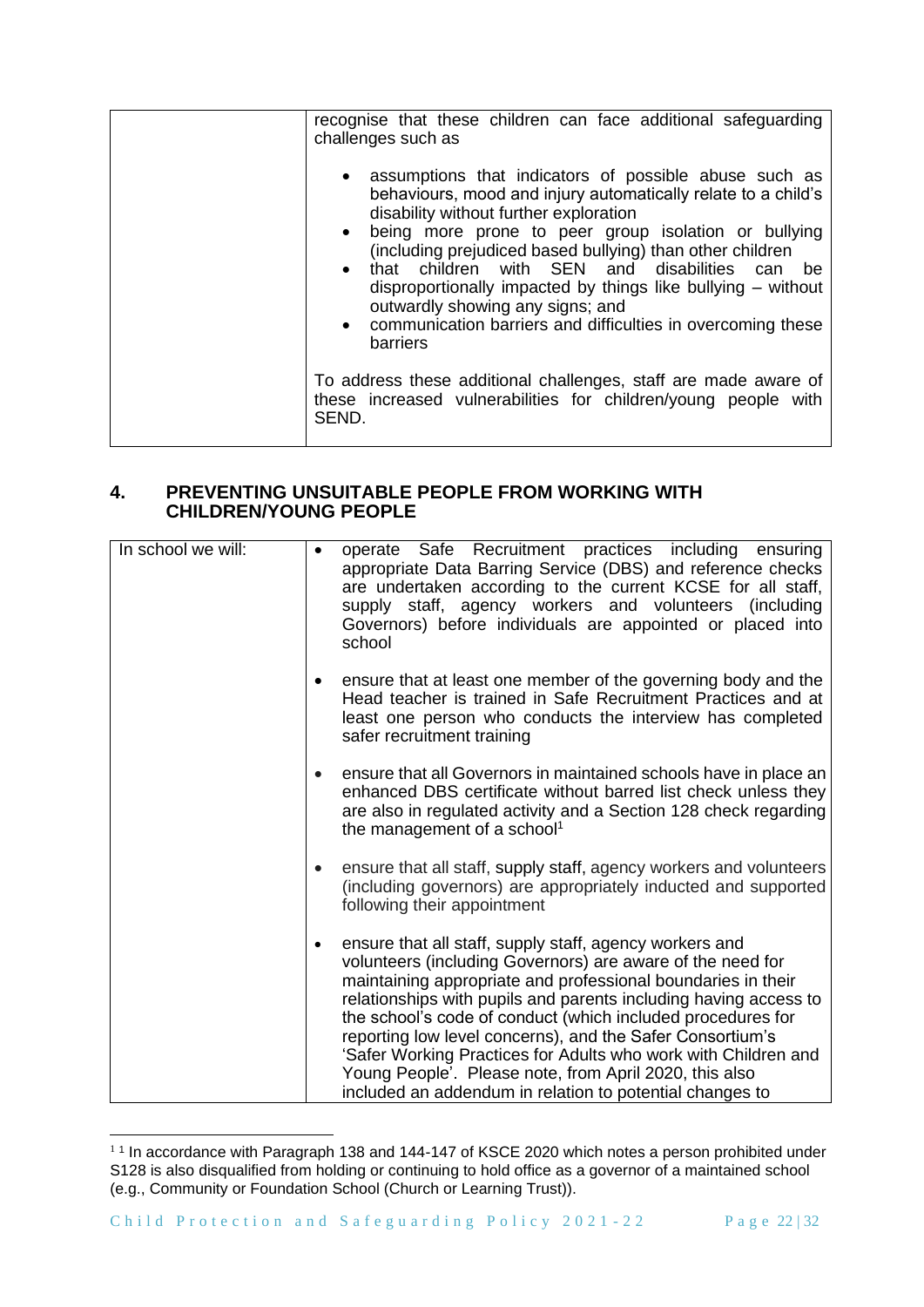|           | working practices due to the Covid-19 lockdown. Both versions<br>are available here.                                                                                                                                                                                                                                                                                                                                                                                                                                                                                           |
|-----------|--------------------------------------------------------------------------------------------------------------------------------------------------------------------------------------------------------------------------------------------------------------------------------------------------------------------------------------------------------------------------------------------------------------------------------------------------------------------------------------------------------------------------------------------------------------------------------|
| ٠         | ensure that staff, supply staff, agency workers and volunteers<br>(including Governors) are aware that sexual relationships<br>between them and pupils aged under-18 are unlawful and could<br>result in legal proceedings taken against them under the Sexual<br>Offences Act 2003 (Abuse of position of trust)                                                                                                                                                                                                                                                               |
|           | ensure that any proceedings against staff relating to child<br>protection matters are concluded in full even where the member<br>of staff is no longer employed at the school and that notification<br>of any concerns is made to the relevant authorities, professional<br>bodies and included in references where applicable                                                                                                                                                                                                                                                 |
|           | ensure allegations are dealt with properly where school is not the<br>employer e.g. allegations against supply teachers. In no<br>circumstances will we cease to use a supply teacher due to<br>safeguarding concerns, without finding out the facts and liaising<br>with the Local Authority Designated Officer (LADO) to determine<br>a suitable outcome. When using an agency, we will inform them<br>of our process for managing allegations and will keep the agency<br>involved and informed throughout any cases of allegations<br>against their agency/supply workers. |
| $\bullet$ | <b>Allegations Management:</b><br>implement Part 4 of the current KCSE (Allegations made<br>$\circ$<br>against/Concerns raised in relation to teachers, including<br>supply teachers, other stuff, volunteers, and contractors)<br>and all other relevant Safeguarding and Child Protection<br>policies<br>in the event of an allegation against staff, school will<br>$\circ$<br>consult with the Designated Officer in the Local Authority<br>(referred to as the LADO) - see the information attached<br>for contact details                                                |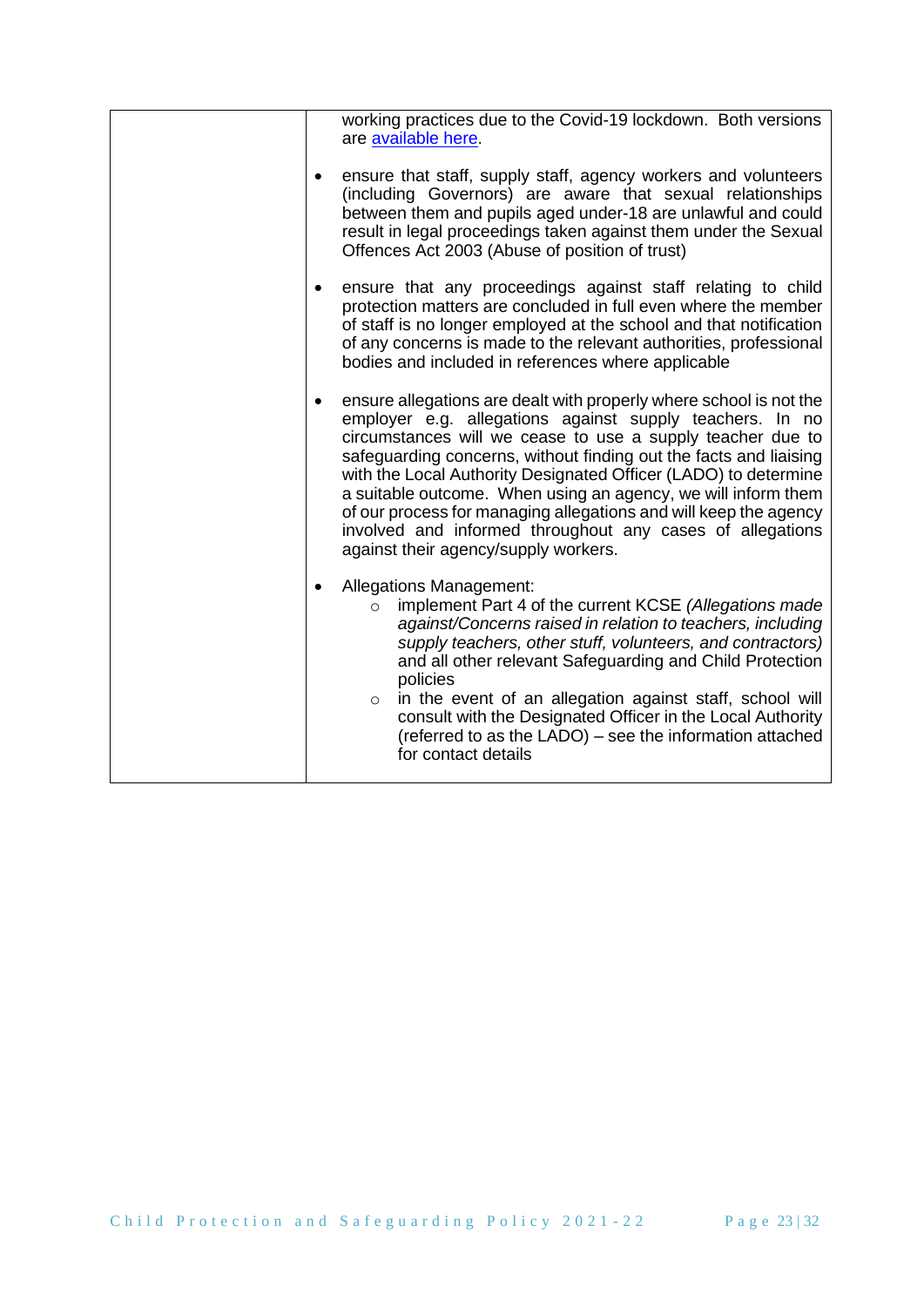# **Reference Document A**

# **George Stephenson High School**

## **Contact Details for Child Protection and Safeguarding as at September 2021**

(\*these details will next be reviewed in July 2022 to ensure that they remain relevant)

| <b>Designation/Role</b>                                | <b>Contact Details</b>                                                                      |                                                                         |  |  |
|--------------------------------------------------------|---------------------------------------------------------------------------------------------|-------------------------------------------------------------------------|--|--|
| <b>Head Teacher</b>                                    | Ian Wilkinson<br>iwilkinson@gshs.org.uk<br>0191 216 1115                                    |                                                                         |  |  |
| <b>Chair of Governors</b>                              | <b>Andrew Elliott</b><br>0191 216 1115<br><b>Clerk to Governors:</b><br>sfitton@gshs.org.uk |                                                                         |  |  |
| Designated Safeguarding<br>Lead (DSL):                 | Kathryn Williams<br>0191 216 1115 ext: 266<br>kwilliams@gshs.org.uk                         |                                                                         |  |  |
| Deputy Designated<br>Safeguarding Lead<br>(DDSL):      | Louise Dunn<br>0191 216 1115 ext: 175<br>ldunn@gshs.org.uk                                  |                                                                         |  |  |
| Designated Teacher for<br><b>Looked After Children</b> | Rebecca Bennett<br>0191 216 1115 ext:249<br>rbennett@gshs.org.uk                            |                                                                         |  |  |
| Designated Safeguarding<br>Governor:                   | Kimberly Flynn<br>0191 216 1115<br><b>Clerk to Governors:</b><br>sfitton@gshs.org.uk        |                                                                         |  |  |
| Designated Officer-<br>Local Authority                 | LADO-Contactable through the Front Door Service-See below                                   |                                                                         |  |  |
| <b>Front Door</b>                                      | 0345 2000 109                                                                               | <b>MASH Professional Helpline</b>                                       |  |  |
| Access to Multi-agency<br>Safeguarding Hub<br>(MASH)   | Out of Hours: 0330 333 7475<br>(evenings and weekends)                                      | 0191 643 5555                                                           |  |  |
| <b>Adult Social Care</b><br>Gateway Team               | 0191 6432777                                                                                |                                                                         |  |  |
| Police                                                 | Emergency 999<br>Non-emergency number 101                                                   |                                                                         |  |  |
| <b>Prevent Duty</b>                                    | <b>Dedicated DFE</b><br>Prevent line 020 7340 7264                                          |                                                                         |  |  |
| <b>NSPCC Help Lines:</b>                               | National Whistleblowing helpline<br>0800 028 0285<br>help@nspcc.org.uk                      | Report Abuse in Education helpline<br>0800 136 663<br>help@nspcc.org.uk |  |  |
| <b>Integrated Locality</b><br>Teams:                   | North West-Based at Shiremoor<br>Children's Centre-6432110                                  | South West-Based at Howdon<br>Children's Centre-6432229                 |  |  |
|                                                        | The Coast-Based at Whitley Bay<br>Customer First Centre-6438804                             | Central-Based at Riverside<br>Children's Centre-6438899                 |  |  |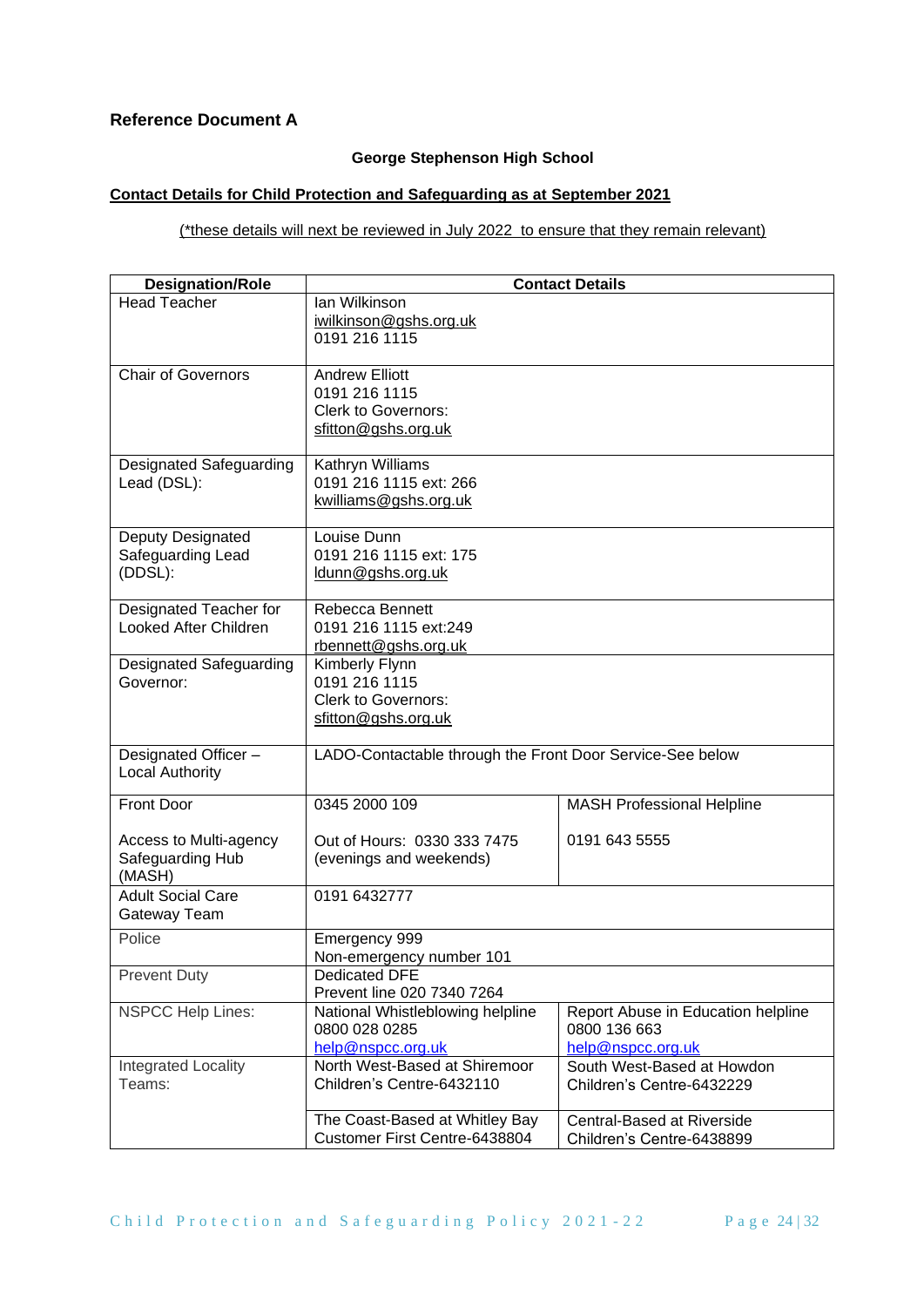# **Reference Document B**

# **Links to other procedures in School**

This policy does link to other school procedures and therefore must be read in conjunction with other related policies in school. This includes, but is not limited to the following list.

- 1. Anti-bullying (including racist, disability, and homophobic or transphobic abuse)
- 2. Attendance management
- 3. Allegations made against/Concerns raised in relation to teachers, including supply teachers, for the staff, volunteers and contractors
- 4. Arrangements for those educated in alternative provisions and those educated other than in school
- 5. Behaviour policy
- 6. Children Missing Education policy
- 7. Complaints
- 8. Confidentiality, data protection and information sharing
- 9. E-safety, use of the internet (including acceptable use policy), photography and mobile phones
- 10. Exclusions
- 11. First aid
- 12. Health & Safety
- 13. Inclusion and Special Educational Needs and Disability (SEND)
- 14. Induction procedures
- 15. Intimate care policy
- 16. Lettings & school security
- 17. Looked after and previously looked after children policy including those with current or previous social work support
- 18. Medication policy
- 19. Children and young people's Mental Health and Wellbeing policy
- 20. Peer on Peer abuse/Child on Child abuse *including managing allegations made against other children/young people including sexual violence and sexual harassment as outlined in Part 5 of the current Keeping Children Safe in Education*
- 21. Physical intervention & use of reasonable force
- 22. Promoting equality & diversity
- 23. Preventing radicalisation and extremism
- 24. PSHE policy, including RSE policy (Relationship and Sex Education)
- 25. Pupil Premium Policy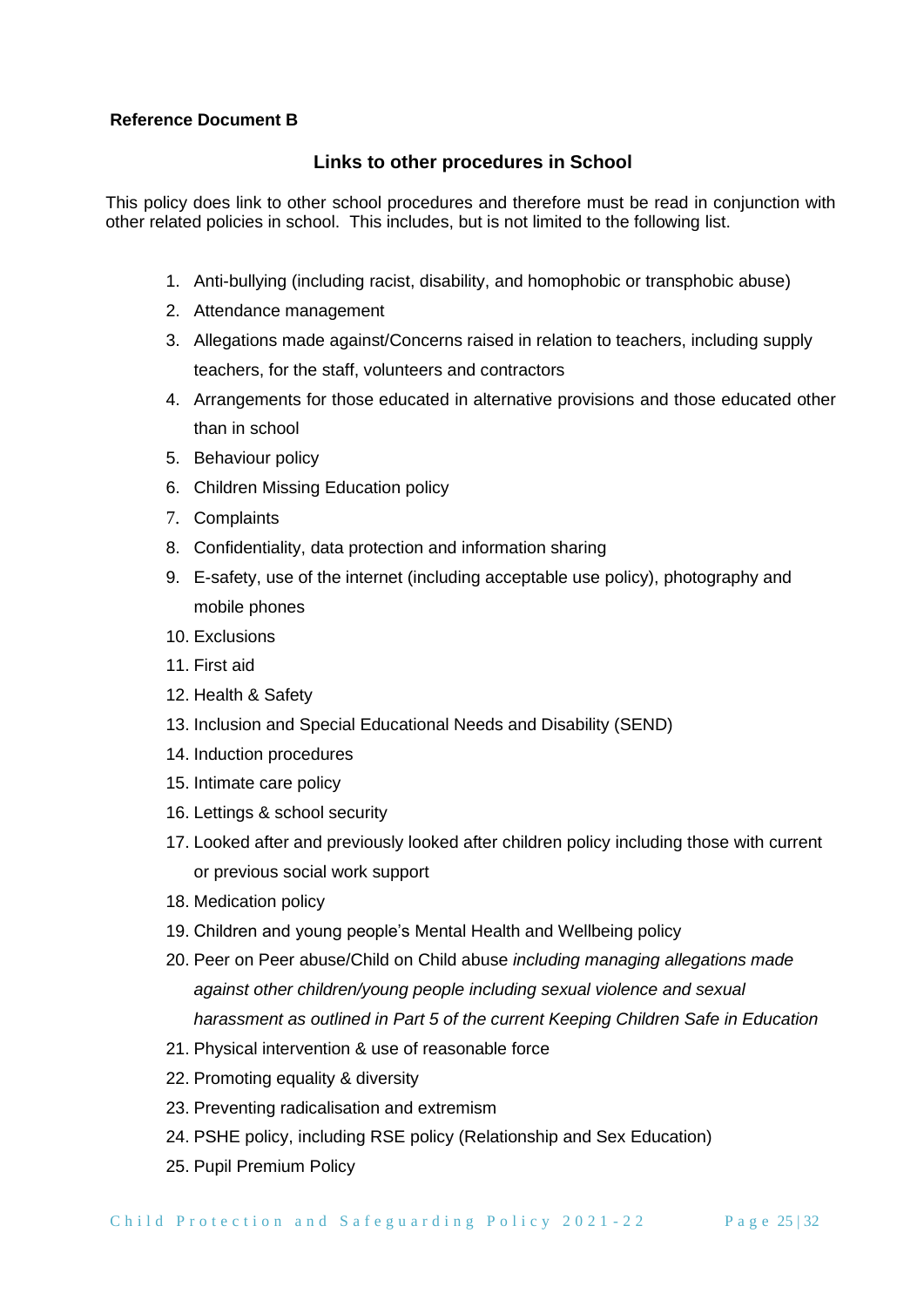- 26. Recruitment, selection DBS and vetting
- 27. School trips and visits
- 28. Staff behaviour policy (code of conduct) including reporting of low level concerns
- 29. Transient children policy
- 30. Visitors, supply staff, agency workers and volunteers (including Governors)
- 31. Whistle blowing
- 32. Young Carers policy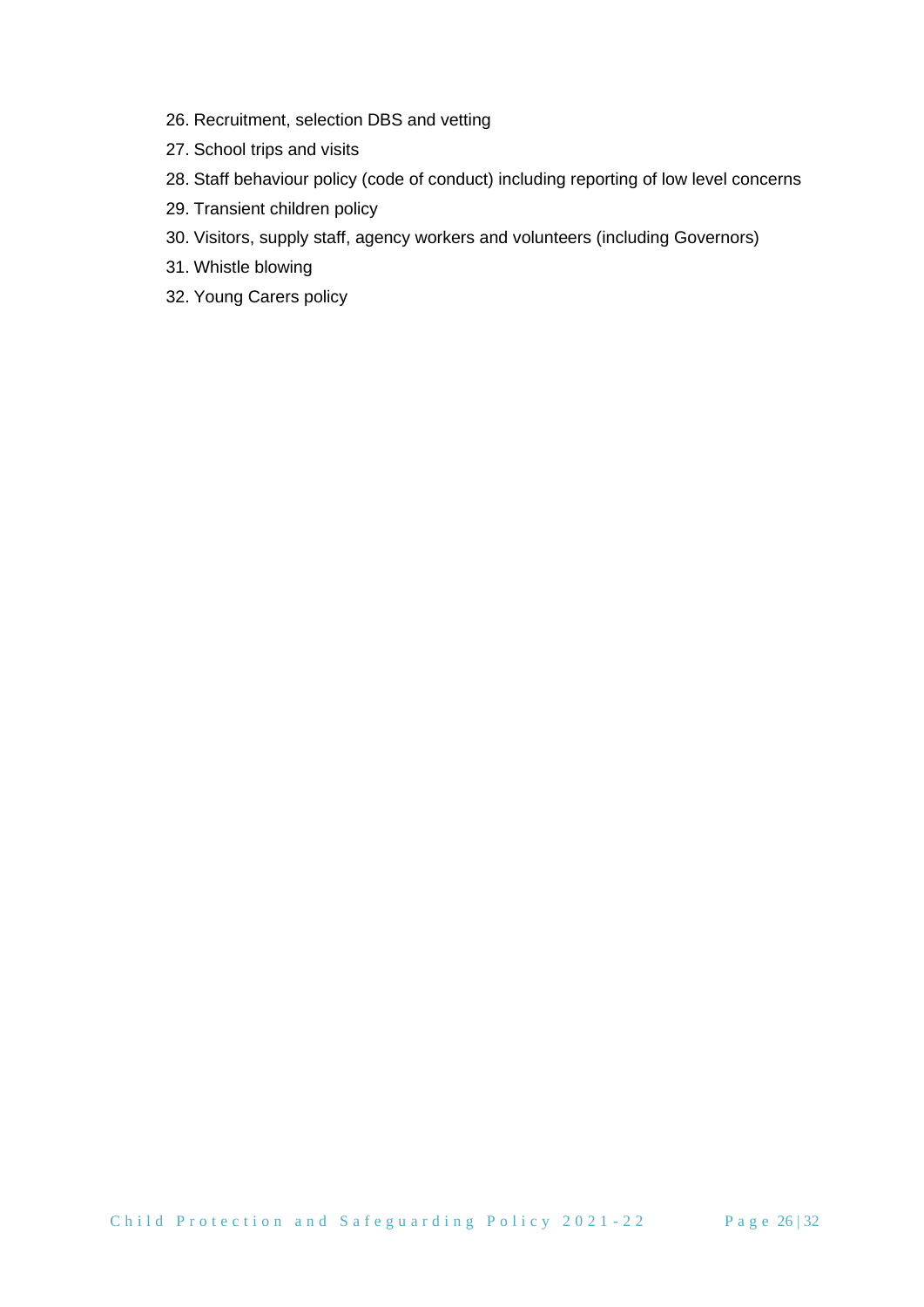# **Reference document C**

#### **Covid-19 addendum-North Tyneside School Safeguarding and Child Protection Policy**

This addendum should be used as additional child protection and safeguarding guidance to all staff in school of their safeguarding and safer working practice responsibilities when operating in different circumstance to usual due to Covid-19 restrictions. This information is in addition to the school's full child protection policy document and should be made available publicly.

#### **Introduction**

This document provides an addendum to our School Safeguarding and Child Protection policy during the Covid-19 pandemic as recommended in the DfE safeguarding guidance for schools issued at the beginning of the pandemic.

We are currently operating different to business as usual. However, a number of important safeguarding principles remain the same:

- Keeping Children Safe in [Education](https://www.gov.uk/government/publications/keeping-children-safe-in-education--2) (KCSE) is statutory safeguarding guidance that schools and colleges should continue to have regard to as required by legislation and/or their funding agreements.
- the best interests of children must always continue to come first
- safeguarding concerns about any pupil should be acted on immediately and concerns reported as and when they arise including completing written records where necessary
- know that information a child/young person discloses regarding harm/abuse of themselves or another child/young person must be shared as appropriate, and cannot be kept secret
- staff must understand they have a professional responsibility to report concerns ensuring confidentiality protocols are adhered to and information is shared
- children should continue to be protected when they are online
- it is essential that unsuitable people are not allowed to enter the children's workforce and/or gain access to children

## **Staff training and induction**

All school staff have accessed child protection training within the last three years with regular updates where relevant from the DSL or deputy DSL so are aware of issues to be concerned about. For staff who need an update, an e-learning session is [available here](https://forms.gle/nfUcyuCvUkFcKEVs6)

If staff need to work in different settings they should be given an appropriate level of safeguarding induction by the receiving school. If staff work in different settings, the level of safeguarding induction required will be judged on a case-by-case basis as usually, they will already have received safeguarding training in their own school.

Induction should include but is not limited to the following

- The school's child protection policy
- Current and ongoing change of DSL arrangements
- Contact details for the Multi Agency Safeguarding Hub (MASH) helpline and Front Door should they not be able to contact a DSL or deputy and need to directly report a concern
- An awareness of how to record concerns should they need to document safeguarding concerns
- The code of conduct for that setting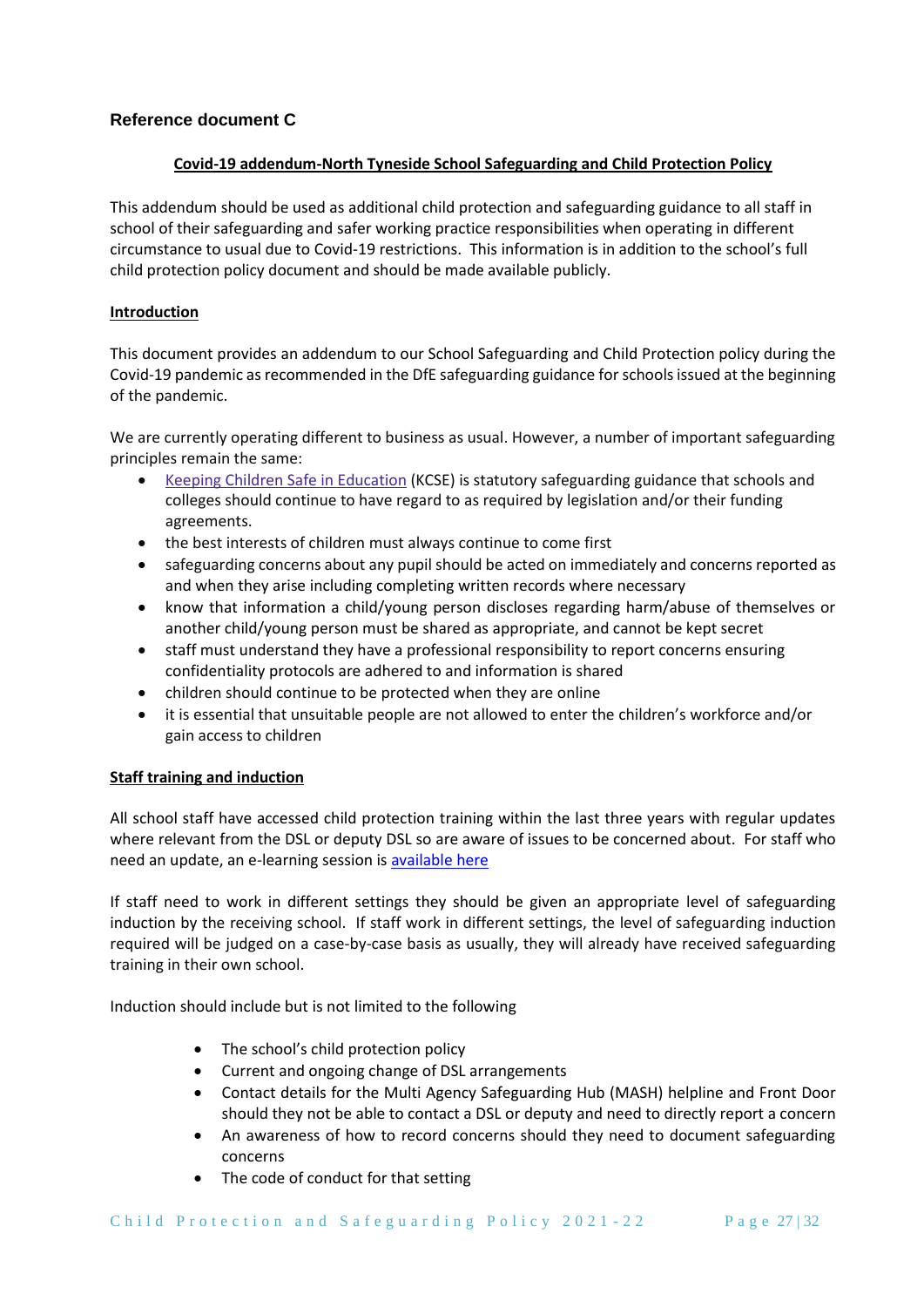• Re-read Part 1 of the current Keeping Children Safe in Education (KCSE), which outlines types of abuse and neglect and what to do about it

All visitors to the school including staff shared from another setting, will be required to sign in at reception in accordance with the visitor's protocol and will be required to adhere to the conditions contained in this document. In addition to child protection, safeguarding and health and safety, this visitor's protocol is noted as being part of the 'induction' for visitors to the school. This i[s available here](https://secure2.sla-online.co.uk/v3/Resources/Page/11216) on the school's HR page on the Education Services website.

These procedures should also be applied where sharing of staff with other settings is needed. We expect these standards to be in place for visiting staff coming into our school or schools receiving our staff and will liaise with all settings our staff work from to ensure these safer working principles are applied. Further information is available below regarding 'code of conduct'.

## **Designated Safeguarding Lead coverage in school**

We endeavour to have a DSL (or deputy) available on site at all times. However, it is recognised that in exceptional circumstances this may not always be possible, and where this is the case there are two options we will consider:

- a trained DSL (or deputy) from the school will be available to be contacted via phone or online video - for example working from home
- sharing trained DSLs (or deputies) with other schools (who should be available to be contacted via phone or online video)

Where a trained DSL (or deputy) is not on site, in addition to one of the above options, a senior leader will take responsibility for co-ordinating safeguarding on site. This might include updating and managing access to child protection files, liaising with the offsite DSL (or deputy) and as required liaising with children's social workers where they require access to children in need and/or to carry out statutory assessments at the school.

Whatever the scenario, school will ensure that staff and volunteers always have access to a trained DSL (or deputy) and know on any given day who that person is and how to speak to them.

#### **What to do if you're worried about a child or young person**

During periods of lockdown and isolation, some children and young people have been exposed to new or heightened risks of harm at home, out in the community or online. There may be safeguarding concerns that we become aware of whether we have contact with children and young people virtually or we see them in person as they return to school. In all cases, normal safeguarding procedures should apply. Capacity to support this has been increased within the North Tyneside MASH team and through the MASH professional's helpline.

We will as a school, continue to be vigilant in all areas of safeguarding but recognise there may be an increase in particular areas of concern and will act and intervene appropriately, seeking support of other services and professionals where relevant. These concerns may include but are not limited to the following-neglect, domestic abuse, online safety issues, exploitation, mental health issues, young carers.

We will ensure recording of safeguarding and welfare concerns for *all* children (whether they are in school or isolated at home) remains accurate by doing all we reasonably can to ask parents, carers and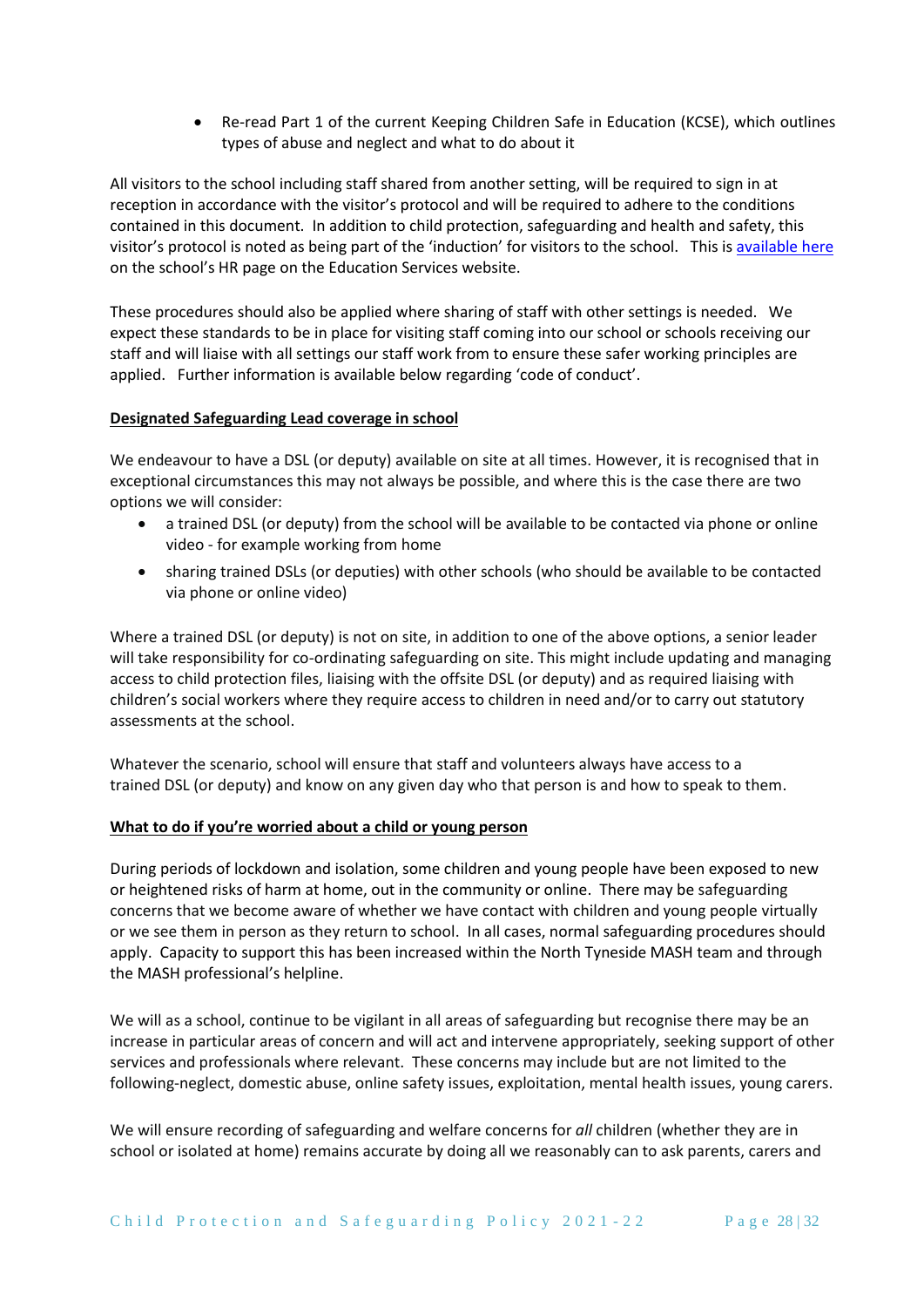other multi-agency partners to advise of any changes regarding welfare, health and wellbeing that we should be aware of.

## **Also remember that**

- Children are also capable of abusing their peers including online and we will continue to manage any report of such abuse and offer support for victims in line with the principles as set out in Part 5 of [KCSE](https://www.gov.uk/government/publications/keeping-children-safe-in-education--2) regardless of the different circumstances we are operating in.
- Abuse can happen online.
- Prevent is a vital part of our work to safeguard children from radicalising influences, and it remains in operation in local authorities during this challenging time.
- Information about a pupil may sometimes only be shared with other staff on a need to know basis.

## **Reporting concerns about a child/young person**

If you have concerns about a child's welfare,

- contact the available DSL (or deputy) in the first instance if available, even by phone as set out above. If not available, staff should then speak to another member of senior staff. This could be someone acting in place of the DSL.
- If a DSL or deputy DSL is not available and advice is needed, staff should call the **MASH professionals helpline** on **0191 643 5555.**
- If a safeguarding referral is needed (MASH advice line can support this decision), staff should ring the **Front Door number** on **0345 2000 109.**
- Report any actions to the DSL or deputy DSL as soon as is practically possible.
- Document all records of decisions made and actions taken.

## **Working with others**

The school will continue to work with relevant multi-agency professionals regardless of the different circumstances we operate in to support pupils with child protection plans or any such agreed plans regarding pupil welfare. The school will work closely with those with special education needs such as those with Education, Health and Care Plans (EHCPs) and will make close links with the virtual school head (VSH) for looked-after and previously looked-after children to support any specific arrangements needed.

If a child needs to attend another setting, we will continue to ensure any relevant welfare and child protection information is appropriately shared ideally before the child arrives and, where that is not possible as soon as reasonably practicable. Where possible this will be between DSL/DDSLs or SENCOs (as appropriate) and if not, senior leaders will take responsibility. As a minimum the receiving setting should, as appropriate, be aware of the reason the child is vulnerable and any arrangements in place to support them, have access to a vulnerable child's EHC plan, child in need plan, child protection plan or, for looked-after children, their personal education plan and know who the child's social worker is (and, for looked-after children, who the responsible virtual school head is as they should manage this process for looked-after children).

We will continue to have appropriate regard to data protection law but understand that does not prevent the sharing of information for the purposes of keeping children safe. Further advice about information sharing can be found in part 2 of the current Keeping Children Safe in Education.

Operation Encompass, a system which reports incidents of domestic violence to schools and Operation Endeavour, a system which reports incidents of missing children to schools will continue as normal but timings of the notifications to schools may vary slightly during periods of lockdown. As a school, we will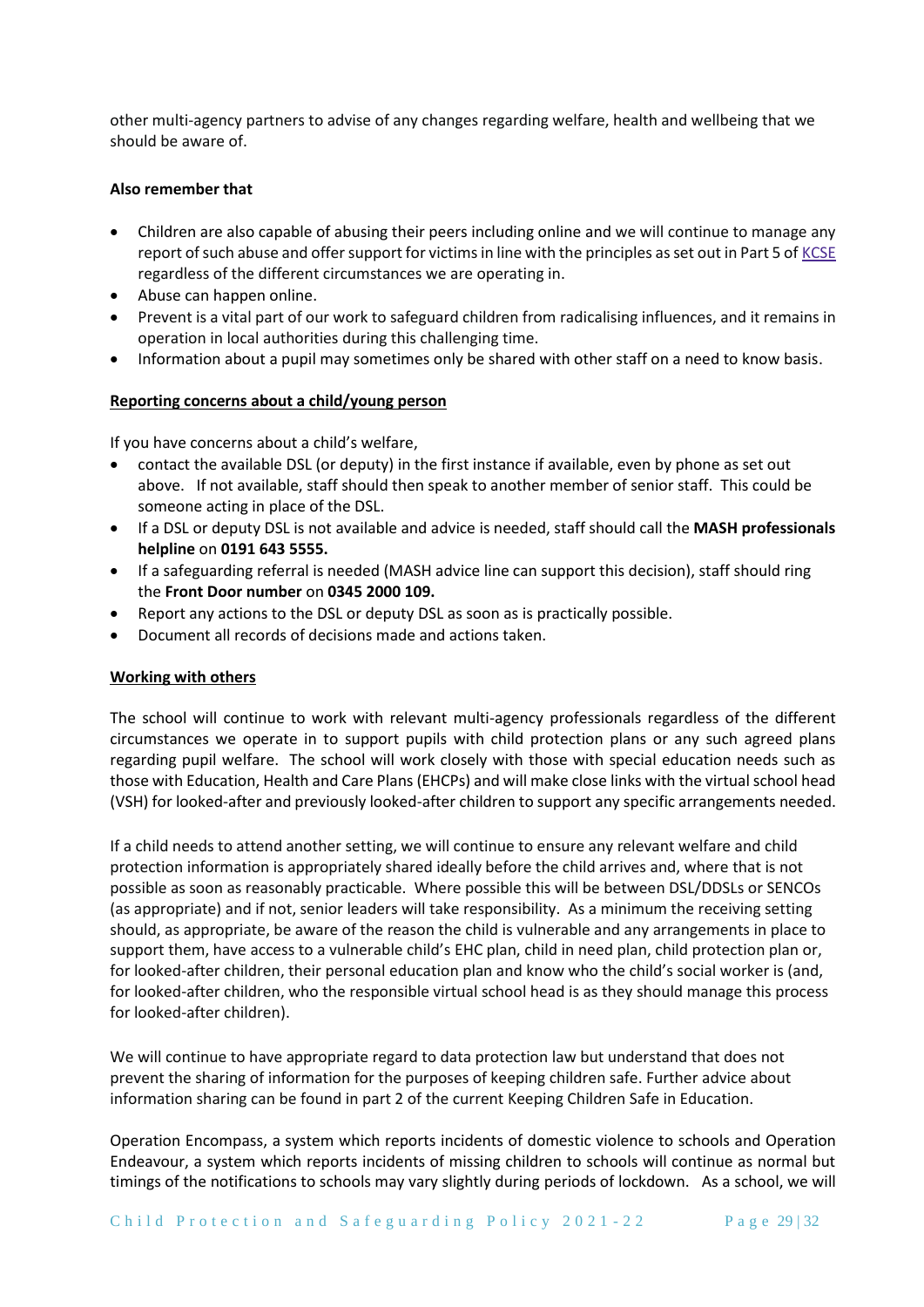consider these notifications for all children as usual but especially for children not currently in school to deem if the pupils involved are 'otherwise vulnerable' to decide if and what additional contact should be made in light of any new concerns.

#### **Attendance**

We understand that school attendance is a protective factor in many ways for children and especially where there are safeguarding concerns. Vulnerable children attendance is expected, where it is appropriate for them (that is, where there are no shielding concerns for the child or their household, and/or following a risk assessment for children with an EHC plan), so that they can gain the educational and wellbeing benefits of attending.

We will continue to work with relevant multi-agency partners and families to support appropriate attendance and returns to school when necessary. For pupils with an EHC plan, additional information on risk assessments is available through the North Tyneside SEND support service who can be contacted on 0191 6438684.

#### **Supporting pupils not in school**

The DSL/DDSL will provide support to teachers and pastoral staff to ensure that contact is maintained with children (and their families) who are not in school. It is important that all staff who interact with children, including online, continue to look out for signs a child may be at risk. Any such concerns should be dealt with as per the child protection policy and where appropriate referrals should still be made. To safeguard staff, calls should be via the school phones and devices. All contact including phone contact and/or doorstep visits should be documented.

Almost all children defined as vulnerable will already have an allocated Children's Services Family Partner or Social Worker and in addition to support from school, they will have their welfare monitored by Children's Services during periods of lockdown and isolation.

We will encourage all pupils to return to school after periods of lockdown and isolation. In circumstances where a parent/carer is concerned about their child attending school, will explore the reasons for this directly with the parent/carer and talk through these anxieties with them, following the advice set out by Public Health England.

We will also continue to follow up with any parent or carer whose child has been expected to attend and doesn't. To support the above, we will take the opportunity when communicating with parents and carers to confirm emergency contact numbers are correct and ask for any additional emergency contact numbers where they are available.

#### **Code of conduct/staff behaviour policy**

All school staff should already be aware of the school code of conduct including the need to both understand and report all low level concerns in terms of staff behaviour in school. Please continue to apply these principles and discuss any potential modifications with the head teacher, DSL or deputy DSL prior to any change in practices.

Staff should always maintain appropriate professional boundaries, avoid behaviour which could be misinterpreted by others and report and record any such incident to the head teacher, DSL/DDSL.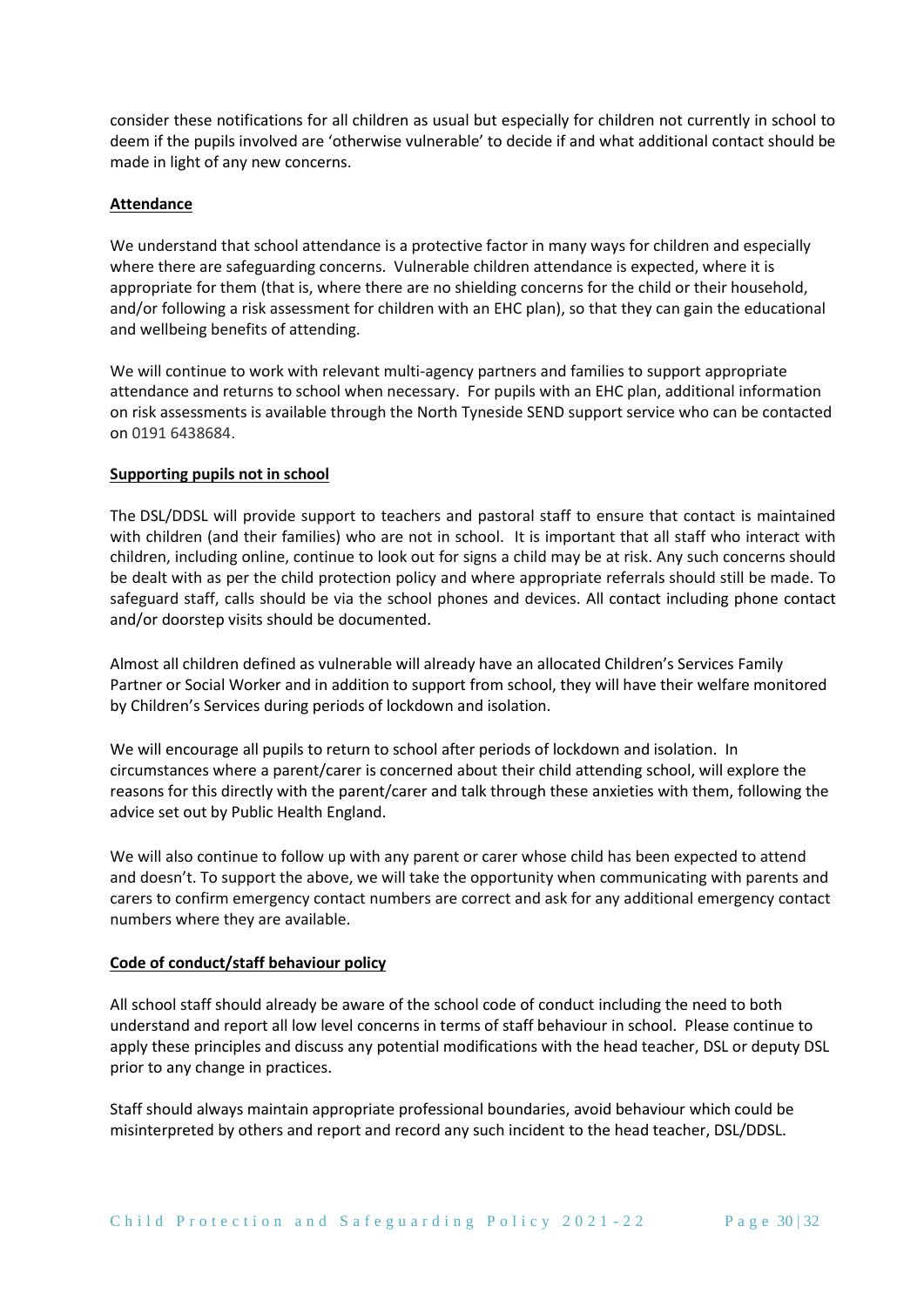We will update any visitors working in our school of our code of conduct and if you are working in a different setting, the DSL/DDSL should update you on their code of conduct as every school can have different safer working practices.

The Safer Recruitment Consortium who produce Guidance for Safer Working Practices have also developed an addendum to their main document. Both the original and the addendum are [available](https://www.saferrecruitmentconsortium.org/)  [here](https://www.saferrecruitmentconsortium.org/)

Any remote contact or online teaching should follow the same principles as set out in the code of conduct and Acceptable Use Policy. School will ensure any use of online learning tools and systems are in line with privacy and data protection/GDPR requirements and safeguarding protocols.

#### **Whistleblowing**

If you have information that indicates that a staff member in school has engaged in unsafe or harmful behaviours, you have a duty to report this concern. This usually is reported to the Head Teacher. If at this time, they are not available, or if your concern is about the head teacher, contact the DSL/DDSL or you can report these concerns yourself to the Local Authority Designated Officer (LADO) who is contactable on the Front Door number 03452000109. You can also raise concerns with the NSPCC National Whistleblowing Helpline on 0800 028 0285 or Report Abuse in Education 0800 136 663.

## **Online safety**

In compliance with th[e Remote Education, Temporary Continuity Direction](https://assets.publishing.service.gov.uk/government/uploads/system/uploads/attachment_data/file/923539/Remote_Education_Temporary_Continuity_Direction_-__Explanatory_Note.pdf) , we will provide remote education to pupils who are unable to attend school because they are complying with government guidance or legislation around coronavirus (COVID-19). This may mean increased online risks involving pupils, their peers and staff in a variety of contexts. Any reported online contact that causes a concern will be dealt with by following the school's safeguarding procedures. As a school, we recognise that each individual scenario may need a tailored response to an online issue which may vary from contact with parents/carers, children's social care and/or the police. We have reviewed our Acceptable Use policy, IT policy and other associated policies (e.g. social media policy) at this time and have reminded staff about adhering to acceptable online conduct, use of devices, their virtual working environment, reporting and documenting issues and social media posts/profiles. As a school we have considered the advice issued from the local authority on *Safeguarding in Remote Learning* and follow the guidance [available here](https://www.gov.uk/guidance/safeguarding-and-remote-education-during-coronavirus-covid-19) which includes information and links on the following areas.

- Safeguarding pupils and teachers online
- Reporting concerns
- Communicating with parents, carers and pupils
- Virtual lessons and live streaming
- Providing pastoral care remotely
- Personal data and GDPR
- Acceptable Use

## **Further guidance**

As a school, we will face unique challenges during this time. Where reasonably possible and where relevant, the DSL/DDSL will consider these challenges in a child protection context and reflect them in the child protection policy as appropriate. This may include but is not limited to the following.